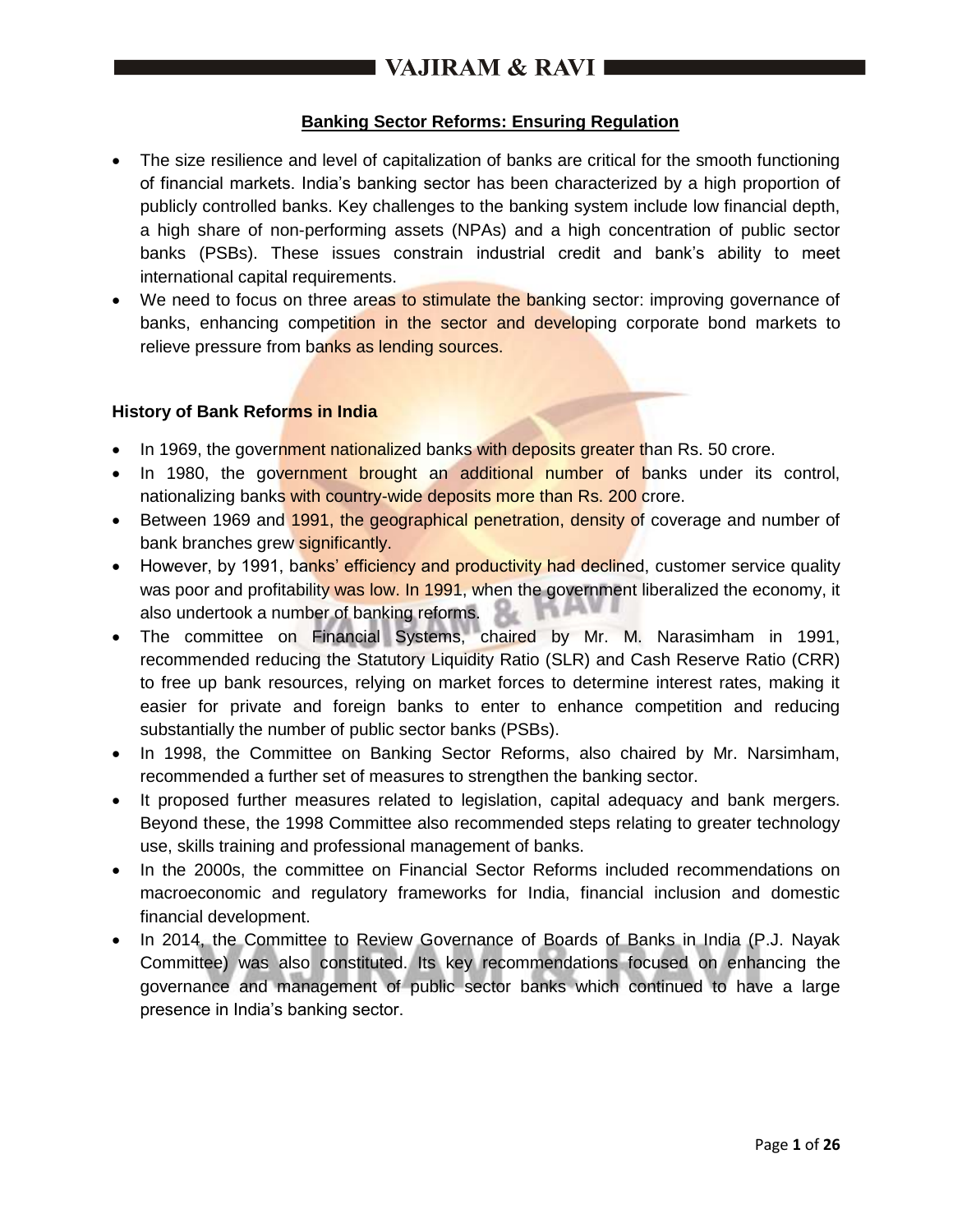# VAJIRAM & RAVI I

## **The current Situation**

- Even today, India's banking system is characterized by a high share of Public Sector Banks (PSBs). Accounting for over 70 per cent of total assets, PSBs' performance inevitably represents the performance of the overall banking system. PSBs are the biggest contributors to the large and rising stock of non-performing assets (NPAs), with a share of 88 per cent of the stock as of March 2016.
- The share of stressed assets in Public Sector Banks (PSBs) is nearly 16 per cent, more than 3 times that in private banks. Rising NPAs have also put a strain on the health of the PSBs, reflected in their declining Return on Assets (ROA) and Return on Equity (ROE) ratios, which turned negative in 2016 for the first time in a decade.
- Bank's Profit After Tax (PAT) contracted on a year-on-year basis during the first half of 2016-2017. The declined in banks' profits is largely due to higher growth in risk provisions, loan write-offs and decline in net interest income.
- The stresses on the banking sector have translated into a slowdown in industrial credit.
- High NPAs are also likely to impede banks' ability to meet higher capital requirements under Basel III. These requirements will come into force in January 2019.
- The government has infused funds to address the challenge. The measures for recapitalization under the Indradhanush Plan in 2015-16 acknowledge the government's recognition of high NPA ratios and their adverse effects on the economy.
- Beyond recapitalization, the Indradhanush Plan also includes wider banking reforms needed to strengthen institutional governance and align incentives in the banking system. Its seven points include creating a framework of accountability, separating the post of CEO and Chairman in PSBs, creating a Bank Board Bureau (BBB) for appointments and governance reforms. However, implementation remains incomplete. Further, the Insolvency and Bankruptcy Code (IBC) also provides a channel for addressing NPAs. It requires banks and promoters to agree on a resolution plan within 270 days or face asset liquidation.

#### **Global Competition**

- India's banks lag behind global counterparts in terms of financial depth or the size of banks, other financial institutions and markets relative to economic output. Not only does financial depth matter for capturing the relative size of the banking system, but it is also positively associated with economic growth and poverty reduction.
- India also has low levels of private credit to GDP and credit to deposit ratio, relative to other emerging economies. In 2015, India's private credit to GDP ratio was 50.2 per cent relative to 140 percent in China and 71 per cent in Brazil.

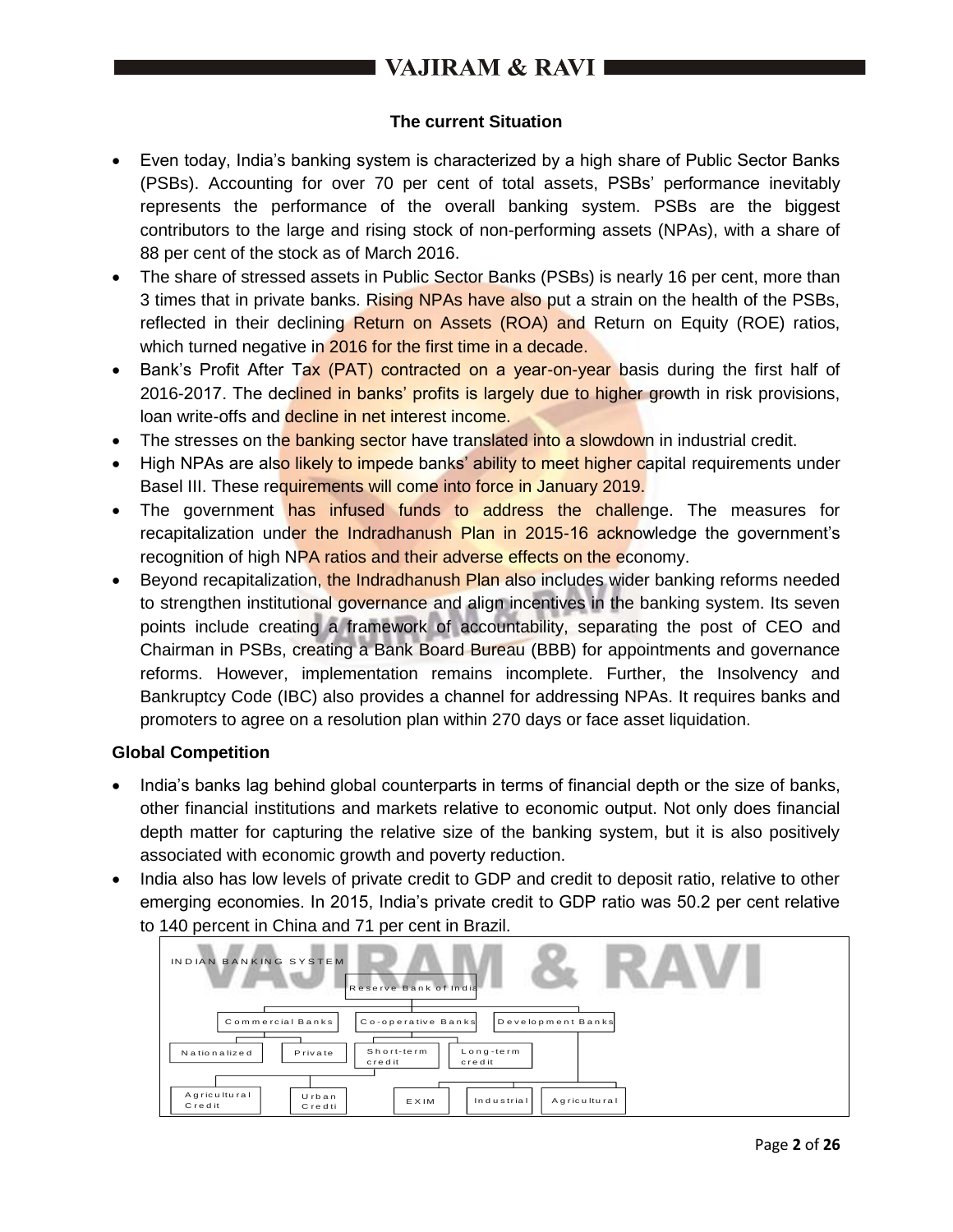- Large banks dominate the banking system with few new entrants. As of March 2016, the top 10 banks (ranked by assets) owned 58 per cent of the total assets in the system. Since 1991, only 14 licenses have been granted for universal banks.
- The number of foreign banks in India remains small. As of March 2016, foreign banks accounted for 6 per cent of total banking assets.

## **Looking Ahead**

- To build a robust banking system, recapitalization will have to be complemented by a host of other measures including corporate governance reforms, lower entry barriers, improved financial supervision, development of a dynamic corporate debt market and efficient debt recovery mechanism<sub>s.</sub>
- Global examples highlight the importance of undertaking banking sector reforms in tackling NPAs. For example, in China, besides recapitalization, banking sector reforms focused explicitly on strengthening financial regulation and supervision, improving corporate governance and enhancing transparency. Similarly, South Korea created a Financial Supervisory Services (FSS) to ensure supervision in their banks following the East Asian Financial Crisis of the late 1990s.
- The second area for reform is the development of corporate bond markets. Bond markets need to complement banks as important sources of finance.
- The third area for banking sector reform is continuing to make the banking sector more competitive. India should continue to encourage the entry of private and foreign players to foster greater competition and innovation in the sector. The new policy of "on-tap" licensing of banks is a positive step in this direction.
- However, the entry requirements could be relaxed further to reduce barriers to entry. Advocating a subsidiary structure will not only encourage foreign banks to enter the Indian banking sector but it will also help limit exposure to global shocks.

#### **Protagonist to Economic Transformation**

- The Indian banking system will have to play the role of a protagonist in this economic transformation. Not only are we going to witness a sustained rise in banking services, but we will also see increasing sophistication of solutions and delivery.
- Despite domination by PSBs, Private Banks turned from being peripheral players to one of the principal drivers in the process of credit dissemination in the economy. This is evident from the fact that as of FY07, Private Sector Banks had 20% share in outstanding credit, which now stands at 29% as of FY17. Private banks have also been able to mobilize a larger share in deposits. Private sector bank's ownership of deposits has risen from 20 per cent in FY07 to 24 per cent in FY17.
- The faster pace of growth of private sector banks can be attributed to the fact that they have been nimble to the evolving needs to the customer. Factors responsible are: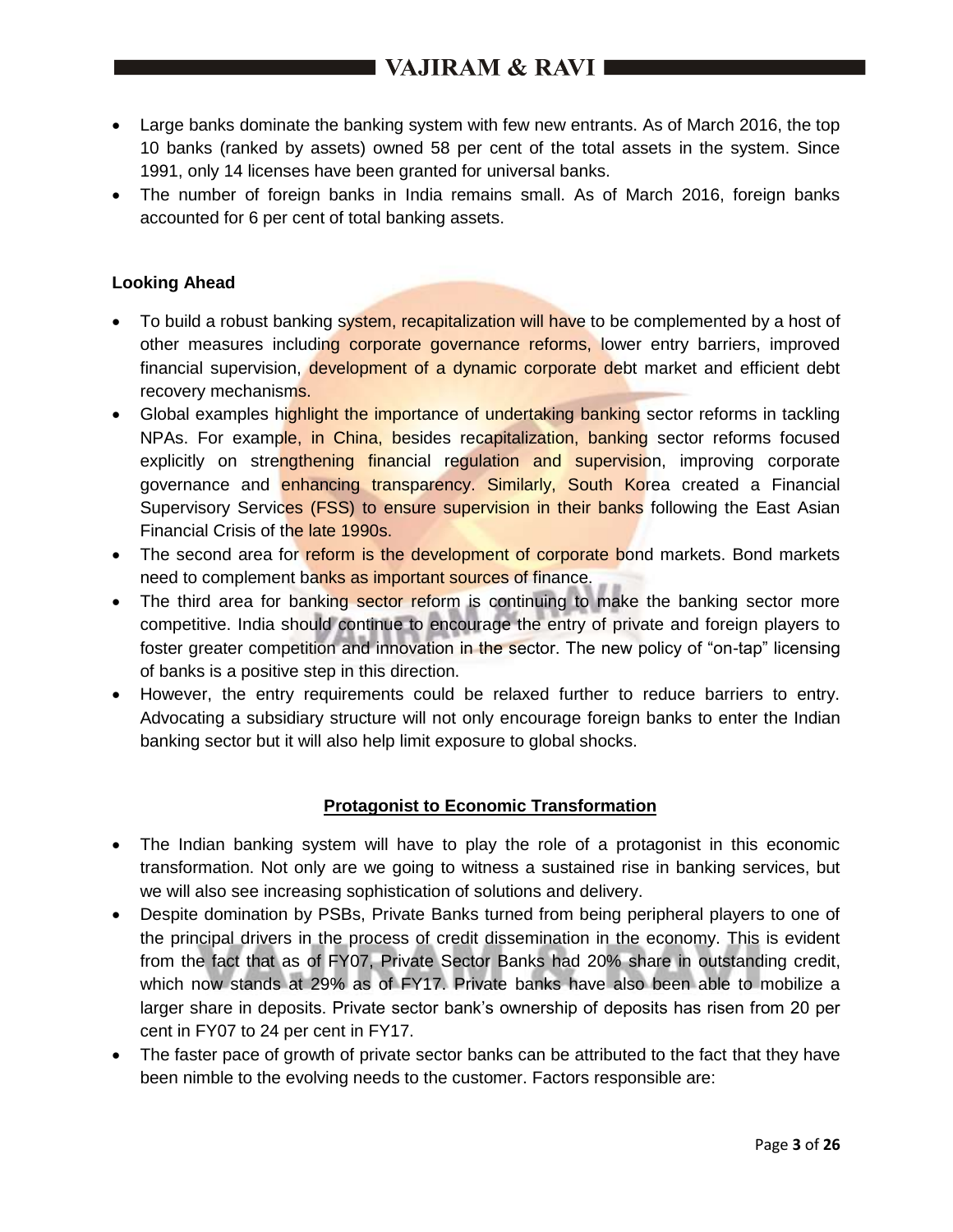# I VAJIRAM & RAVI 1

- o **Vintage:** With Public Sector banks undertaking most of the industrial/infrastructure financing, their balance sheets naturally bore the brunt of business downswings. In contrast, most of the new age private sector banks were bereft of any asset quality baggage.
- o Relatively newer vintage also helped private sector banks to invest in latest technology intensive solutions and enhancing their capabilities which are key in scouting for new revenue fronts in addition to improving customer experience. An example of early adoption of technology by private banks is seen in the expansion of point of sale machines.
- o **Productivity**: Keeping overall costs under control is a major competitive advantage as it improves the return on assets which enables the firm to perform on both fronts- it delivers sufficient return to the existing shareholders and provides opportunity to raise more capital for **further expansion.**
- o **Agility**: Most new age private sector banks are remarkably flexible in hiring the right talent, while also ensuring that compensation and retention policies are attractive.

## **Next Generation Banking**

With India expected to become the fourth largest economy in the world by 2025, the following 4Ds will determine and drive the banking landscape:

- 1. **Development:** This includes government's financial inclusion agenda and other key sectoral and structural reforms.
- 2. **Deregulation:** Policy improvement in financial intermediation and savings propensity
- 3. **Demographics**: Market getting dominated by young and digitally equipped population.
- 4. **Disruption:** This involves digitization and the integration of banking, telecom, and financial space.

Based on these 4Ds, the following seven trends will define the next generation banking in India:

- **Transforming the Way We Bank:** Technology will define banking contours in the future. This would include big data, cloud computing, smart phones and other such innovations. Mobile banking and mobile payments/commerce is truly the future. The **JAM Trinity** (Jan Dhan Aadhar-Mobile) has the potential to change the face of banking.
- **'Creative Destruction' of Banks:** Banks will need to focus on innovation that raised competition and leads to better and cheaper services for customers. Outsourcing utilities like customer, authentication, fraud checking, payments' processing, account infrastructure, KYC processing, to existing technology service providers, could be key steps going forward.
- **Cashless and Branchless Banking:** Post demonetization and with active policy emphasis on cashless economy cashless banking will revolutionize ease of doing transactions with further penetration of internal and mobile phones metamorphosing into a personal bank branch.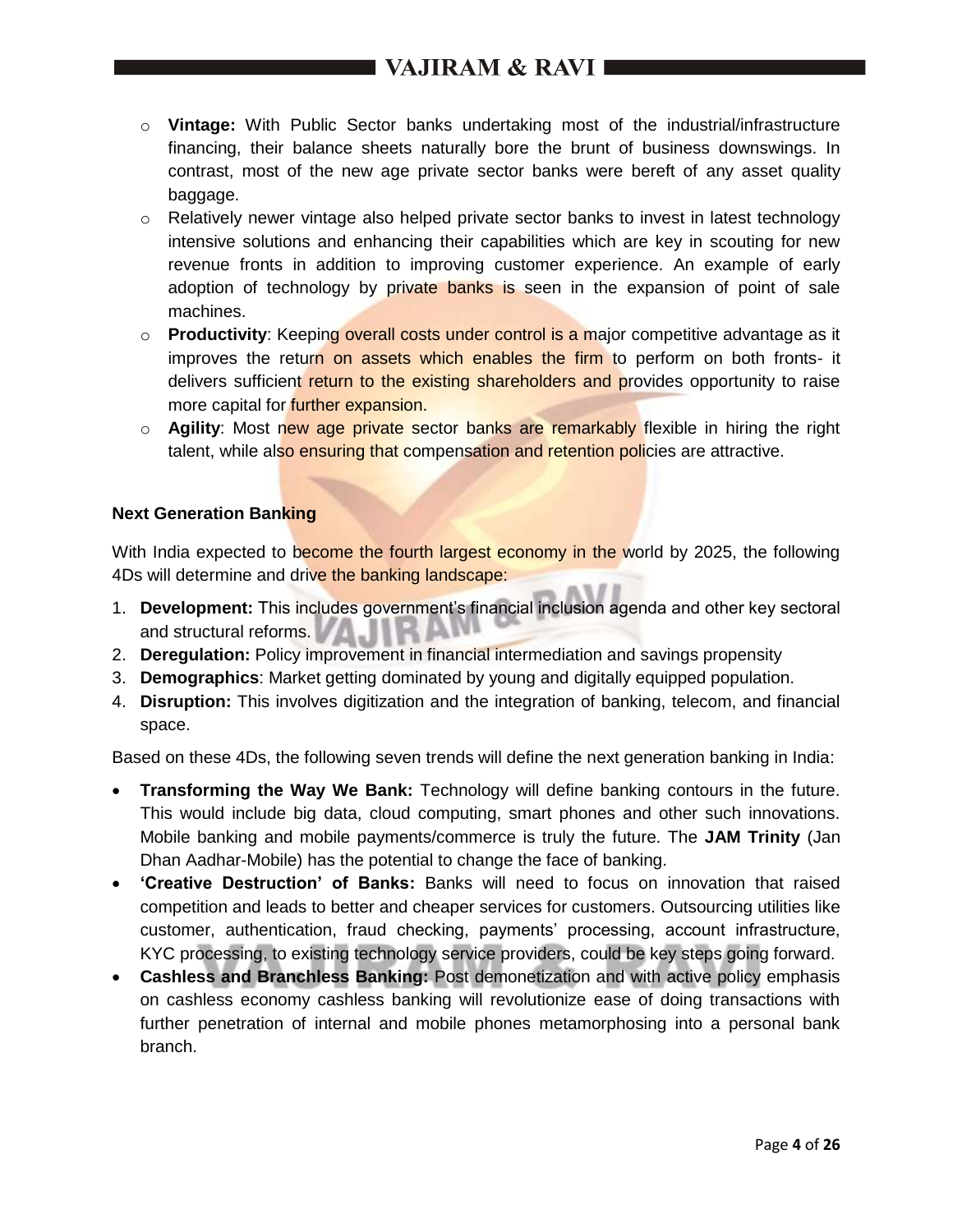# $\blacksquare$  VAJIRAM & RAVI  $\blacksquare$

- The banking industry could soon transform 9 to 5 brick and mortar business to a 24×7 solutions platform across the globe, Branchless banking could help in achieving economies of scale in revenue generation and cost management.
- Banking business model innovation could be combined with national platforms such as Aadhaar to reduce customer acquisition cost by 40 percent in order to make branchless banking model even more viable.
- **Innovation in ATM usage:** India has poor ATM penetration there are only 11 ATMs for every 1 million people in India compared to 37 in China and 25 in Malaysia. In this regard, Solar ATMs could reduce set up cost by almost 50 per cent and also cater to power scarce rural areas.
- **Infrastructure Financing: The futuristic development models will evolve on the lines of 5:25** structure and Private-Public-Partnership (PPP) model for long-term financing. Additionally there will be new arrangements in the form of Infrastructure Debt Funds, Green Banking and Viability Gap Funding.
- New Models to serve MSMEs: The MSME sector contribute 8 per cent to the country's GDP. New structures such as Cluster Based Financing Capital Subsidy Policy for Technology Upgradation, MUDRA Bank, Credit Guarantee Scheme. Incubation Centres and start-up facilities will play an important role in the coming years.
- **Competition and Consolidation:** The urge to innovate, compete and remain in business will also pave the way for synergetic consolidation. The following are a few innovative thoughts that could become a differentiating reality over the next  $15 - 20$  years:
	- o Account number portability (on lines of mobile number portability)
	- o Efficient leverage of Big Data Analysis
	- o Securitization of retail loans

#### Conclusion:

A complete embracement of these anticipated changes will not only put Indian banks in global league, they will also help in pushing up the Indian economy to the top 4 slot in the world in next five years.

# **Managing Non-Performing Assets: A Paradigm Shift**

- Financial intermediation by banks is an engine of growth because they cause money to be circulated in the economy by seeking deposits from those who have surplus and lend for investment activity. It has a multiplier effect in the economy. Borrowing leads to creation of demand for productive resources and increases the income level of those who supply goods and services. Expenditure of one is income of the other. This leads to higher GDP and faster productive growth.
- Contraction in lending has opposite effect and growth falters. One major reason for muted credit growth is fast accretion of Non Performing Assets (NPAs) on banks' balance sheets.
- The twin balance sheet problem is overleveraged and distress companies coupled with rising NPAs of PSBs is holding up investment in the economy.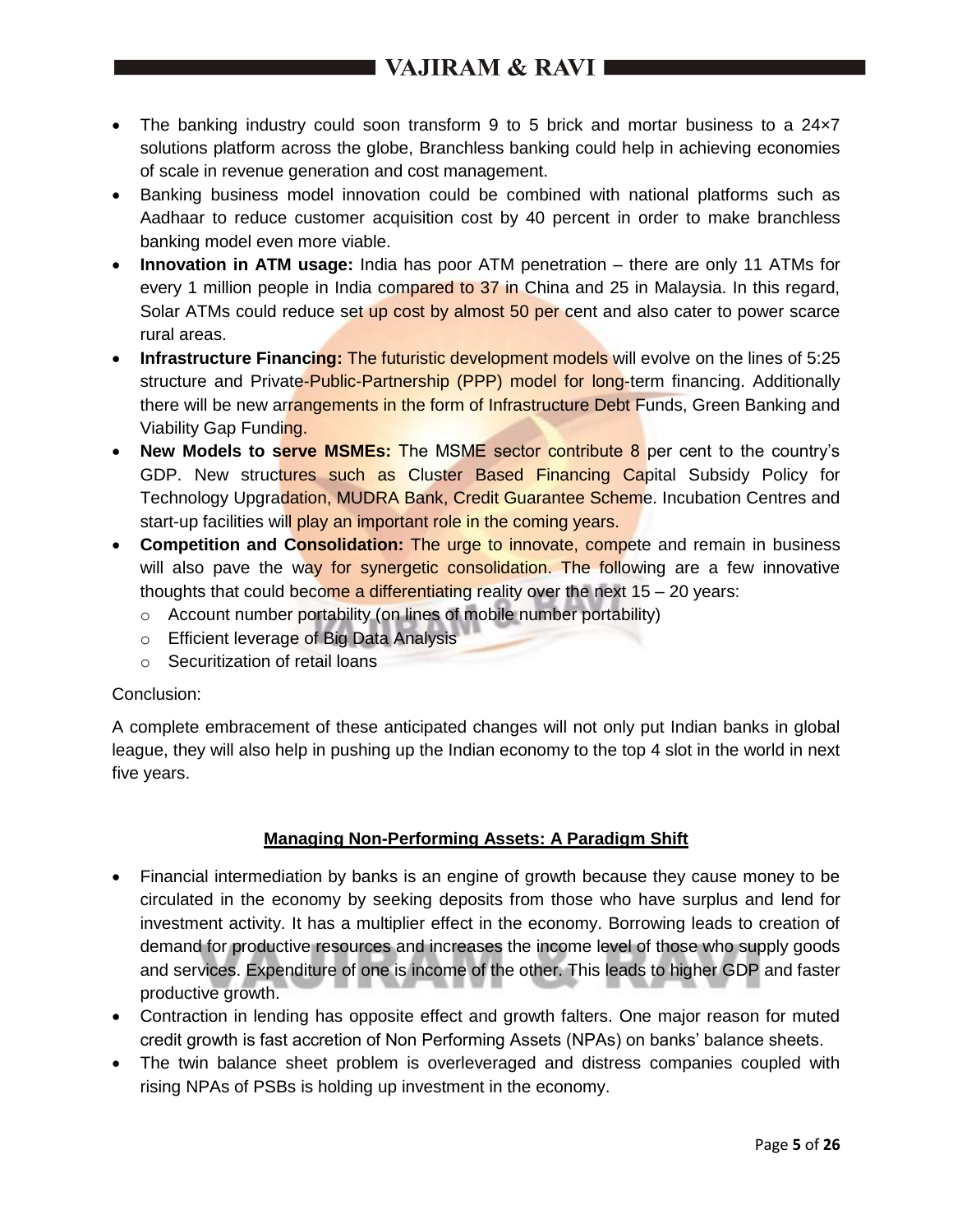# **I VAJIRAM & RAVI**  $\blacksquare$

- Gross Non-Performing Assets (i.e., Bad Loans) of banks in India as on September 30, 2017 are Rs. 8.40 lakh crore showing a growth of 1.31 per cent from June 30, 2017. Meteoric rise of NPAs from Sept 15 had its genesis in rapid credit growth of banks during the preceding years say from 2008 onwards.
- Though the share of large borrowers defined as those having limit of Rs. 5 crores and above, in the advances of scheduled commercial banks in 56 percent but their share of NPAs is 86.5 percent.

#### **Reasons:**

- (a) Exuberance in increasing balance sheet size by lending to borrowers unworthy of such loans on account of their past credit history.
- (b) Funds were borrowed for creating excess capacities in anticipation of demand without factoring in the global capacities/demand supply position.
- (c) Project completion was delayed for various reasons.
- (d) Recovery of receivables was poor.
- (e) The connected corporate was not able to raise capital through the issue of equity or other debt instruments from capital markets and used borrowed money as equity leading to double leveraging. Banks did not look at the color of equity.
- (f) Business failure because of over optimistic projection.
- (g) Diversion of funds meant for expansion/modernization. Borrowed funds were not used for the purpose for which they were lent.
- (h) Willful defaults, siphoning of funds, fraud, mis-appropriation etc.
- (i) Lack of skill on the part of the banks to monitor end use of funds and diversion by the borrower through web of shell companies etc.
- (j) Deficiency in credit appraisal and improper due diligence.
- Gross NPA ratio does not show alarming rise as denomination (Advances) increase much faster than the numerator (NPA).
- Banks should have been alert about the emerging situation by effectively monitoring the cause of delinquency coupled with prompt corrective action to deny fresh loans to willful defaulters and for sum optimal projects. They should have taken the intent of RBI circular to monitor/pickup early warming signals (EWS) with all seriousness and declare the errant borrower as non cooperative or willful defaulter.
- The provisions of company law provide ammunition to bankers to initiate action and refer such cases to the Serious Fraud Investigation Office (SFIO). A new offence of fraud in relation to the corporate affairs of a company has been defined and made punishable.
- There are enabling laws which are specifically for banks to recover default amount from borrowers viz RDDBFI Act. SARFAESI Act-02 and recent legislation of Insolvency and Bankruptcy Code 2016.
- SARFAESI Act allows bankers to take possession of the assets charged to the bank and auction these without intervention of the court.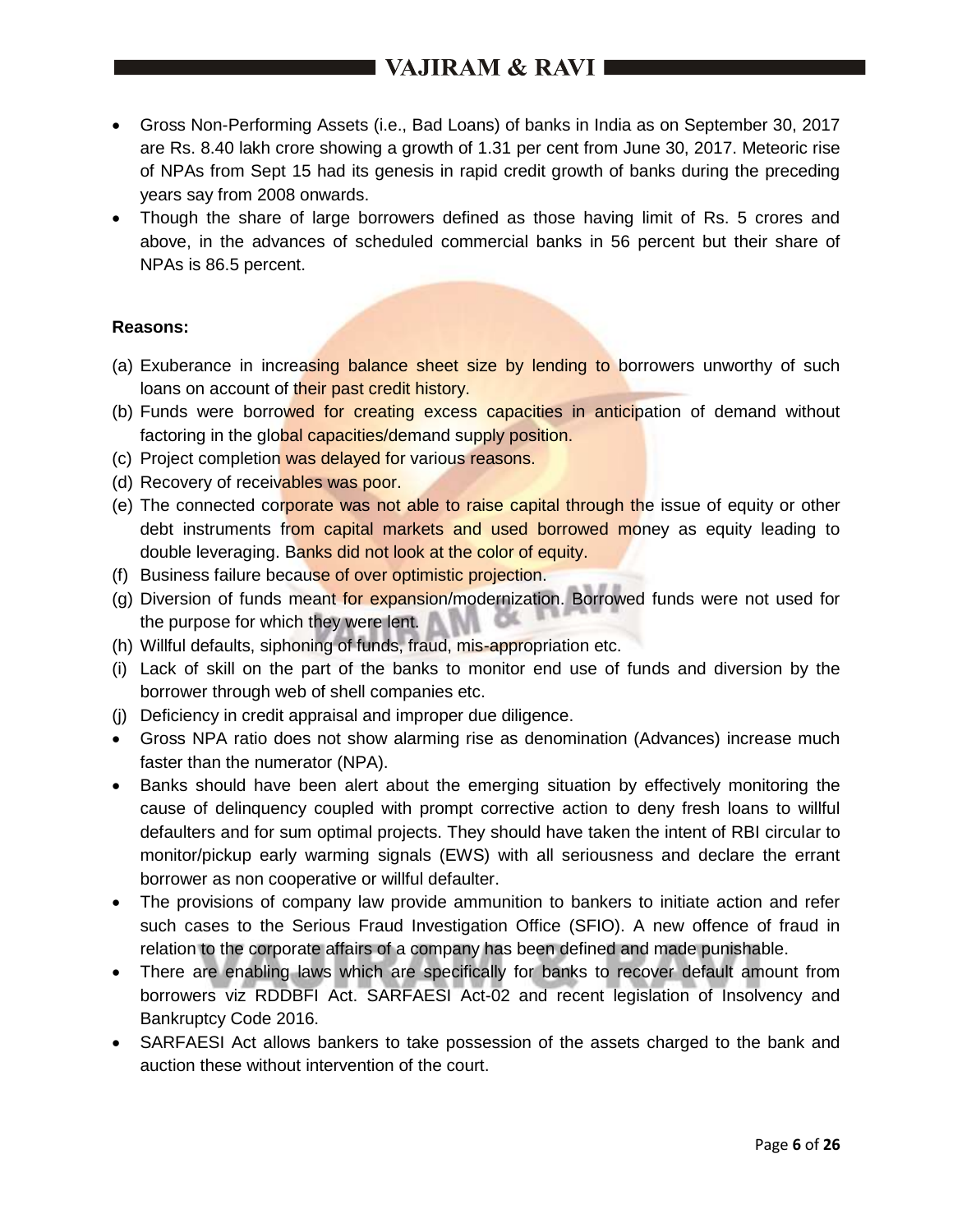# I VAJIRAM & RAVI I

- The defaulters use all means to brow beat the bankers in not allowing them to action assets. False allegation/case of criminal trespass are filed against authorized officers while management of the banks in few cases proactively come to the rescue of such harassed executives.
- Despite various judicial pronouncements related to this act being officer the process lost its sheen and banks are not so bullish in making recovery under this act.
- A laudable effort was mad in implementing Insolvency and Bankruptcy Code on December 1, 16 is a game changer. However, its efficacy will depend on the will power and honest intent of the user to find a just and equitable solution.
- Resolution under IBC has to be based on intelligence through discrimination.
- The recent ordinance which debars willful defaulters from buying back their companies after diverting loan amount and/or making their accounts NPA has taken wind out of the sails of such promoters.

#### Way Forward:

- The time is right to make willful default, as per definition of RBI, a serious crime as is the case in some countries, thus putting the final nail in the coffin of such willful defaulters. These measures are going to have salutary impact on the behavior of those who borrow money from banks and consider it as their birth right not to pay.
- Banks need to do forensic audit for ascertaining the end use of funds. They should use Bid Data Analytics and other IT based solutions for doing proper due diligence about the borrower and his businesses like fintech companies are doing. Artificial Intelligence (AI) can be leveraged to predict default at least one year in advance with confidence of 80 per cent.
- Banks have to fine tune their HR policies to train the young work force, which at present lacks experience, and upgrade their skills.
- The government on its part has to appoint professionals on the Board of Banks having domain knowledge and sufficient experience of Bank's functioning.
- To expedite recovery government will do well to have a few more NCLTs and large number of DRTs as present benches are woefully short to achieve this objective. Strength of judges can be increased to cope up with the workload. With the coming in of insolvency of individuals, proprietors and partnership firms the need will be acutely felt.

# **VAJIRAM & RAVI**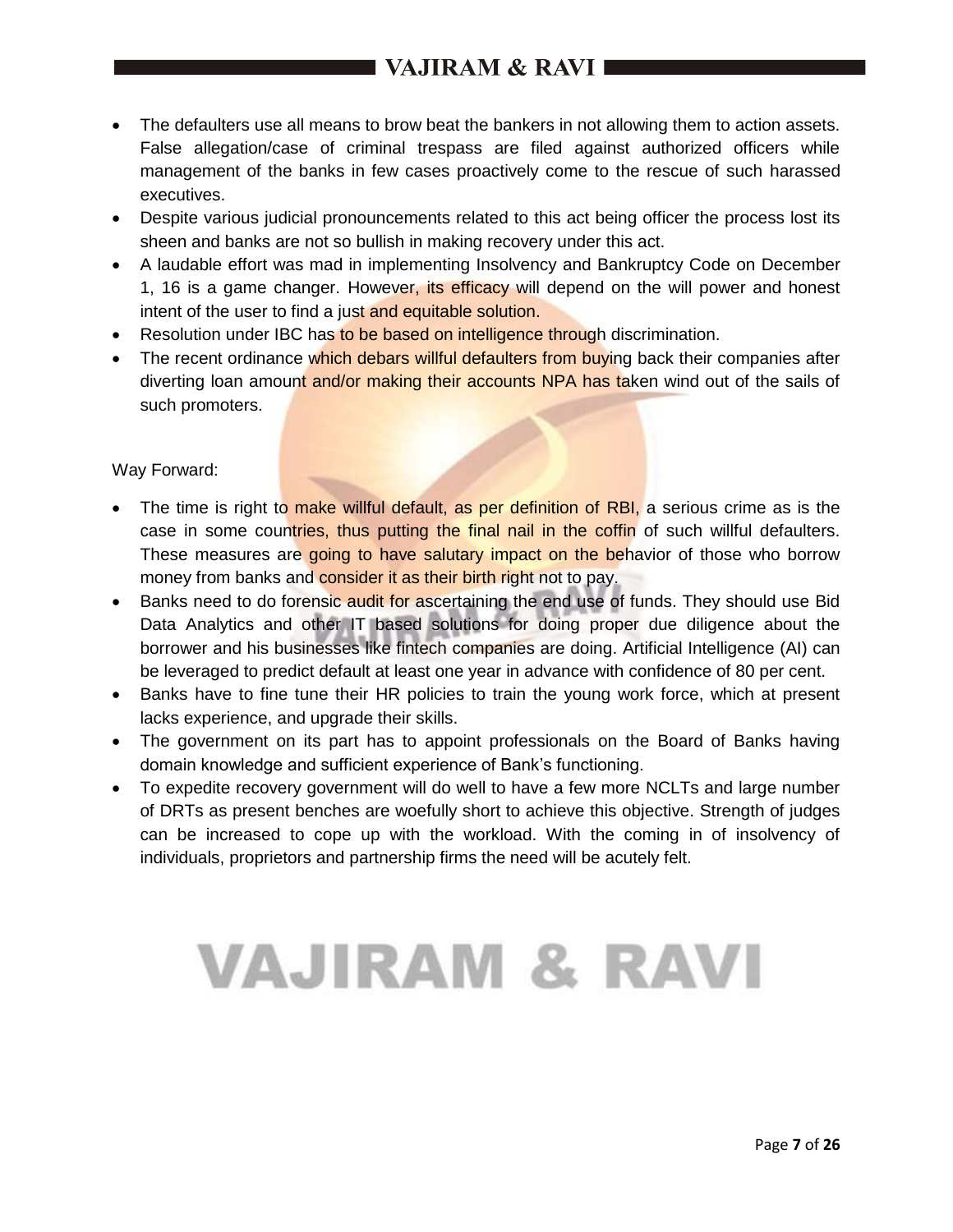# **Bank Recapitalisation: Enhancing Capital Base**

- The NPA load on the balance sheets of PSBs has been adversely affecting their lending capability, which in turn is hindering private investments and private sector gross capital formation.
- NPAs of domestic banks have reached about 10 per cent of loans and advances recently.
- The Union Cabinet, finalized an elaborate Rs. 2,11,000 crore plane to revitalize the domestic banking system with a mix of instruments such as market borrowing, budgetary support and most importantly – launched of bank recapitalisation bonds.

Working of Recapitalisation bond:

- Government will issue the bonds and banks will subscribe the instrument directly. In doing so, the sovereign money will not move out and it will simply be an accounting entry. Money not changing bands will ensure that the government remains insulated from an additional burden on the fiscal.
- Now it remains to be seen whether the government will allow the lenders to sell the bonds in the secondary market to do so.
- If government allows the banks to trade the bonds in the secondary market, it will help them raise money and bolster their loan book. On the flip side, if the banks are not allowed to sell the bonds in the secondary market, it can serve as investments earning interest income. On both counts, it can be safely concluded that issue of recapitalisation bonds is beneficial for the banking system.
- So, far haircuts on account of insolvency resolution and meeting capital norms under BASEL III, PSBs do require infusion, which is the primary responsibility of the government itself, as it's the majority stakeholder. Recap Bonds essentially fit the Bill over here.
- The bond issue has also to be accompanied with wide ranging banking sector reforms, which the government has already hinted at and is very committed to.

#### **Facilitating Financial Inclusion**

 Financial inclusion is a process of ensuring access to appropriate financial products and services needed by all sections of the society in general and vulnerable groups in particular, at an affordable cost, in a fair and transparent manner, by regulated, mainstream institutional players. The objective of financial inclusion is to transform the lives of vulnerable people, mainly poor, by providing them access to banking finance and enabling them to generate stable income.

Financial inclusion in India: Historical perspective

- Historically, India is a pioneer in financial inclusion. The Cooperative Credit Societies Act, 1904 gave an impetus to the cooperative movement in India.
- In India, the financial inclusion exercise explicitly started with nationalization of State Bank of India in 1955.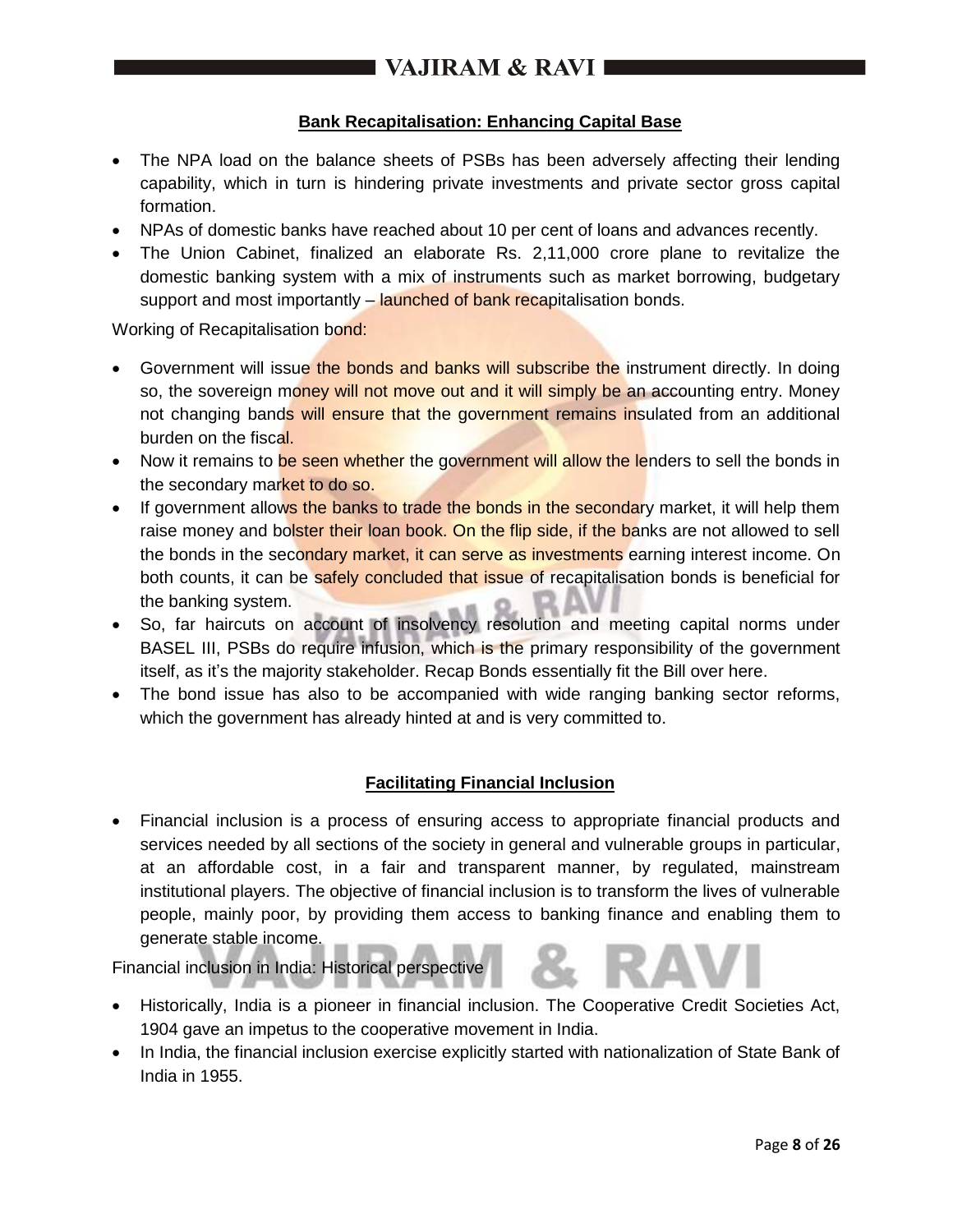# **I VAJIRAM & RAVI**  $\blacksquare$

- 14 private sector banks were nationalised in 1969 to serve the unbanked. The concept of priority sector lending became important by 1974, which implied directed lending to unbanked areas, and in 1980, eight more private banks were nationalised to extend banking in rural areas and for vulnerable sections of society.
- The Reserve Bank of India (RBI) and the National Bank for Agriculture and Rural Development (NABARD) have also been making concerted efforts in extending banking across the country under which schemes of microfinance initiatives, and business correspondents (BCs) were launched. Other initiatives included establishing Regional Rural Banks (1975), adopting service area approach (1989), and Self-Help Group-Bank linkage programme (1989, 1990).
- Since November 2005, special efforts were made to ensure financial inclusion, by the RBI by simplifying norms on know-you-customer requirements, and introducing 'no frills' account. RBI's cautious policy on financial inclusion has been to ensure a balance between equity and efficiency as well as ensuring financial health of banks, considering their lending capacities. RBI adopted a bank-led approach and encouraged technological innovations, like hand-held devices, to be used by banks in remote locations.

#### **Reach of Banking**

- Despite all this, there were still important factors such as poverty, low income levels, and distance from bank branches that were restricting vulnerable groups from getting access to the formal banking system. According to Census 2011, only 58.7 percent of total households in India and only 54.4 percent households in rural areas had access to formal banking services.
- The efforts made by the government and the RBI resulted in branch expansion but the money lender continued to play an important role.

#### **Government Initiatives**

- Pradhan Mantri Jan Dhan Yojana (PMJDY), which envisages universal access to banking facilities with at least one basic banking account for every household, consolidates government's effort to increase number of households availing banking services. As of December 06, 2017 a total of 30.7 crore accounts had been opened under the scheme.
- The commercial banks have played a significant role in extending credit in northern region, especially in rural and semi-urban areas.
- In extending credit to agriculture sector, commercial banks have been more successful than RRBs or Cooperative Banks.
- To extend banking services to unbanked population, commercial banks began exploring alternatives to brick and mortar branch like mobile vans, banking kiosks and BCs.
- Banking with BCs provided not just convenience of banking in a place that is in close proximity to their business or residence but offered substantial savings on transacting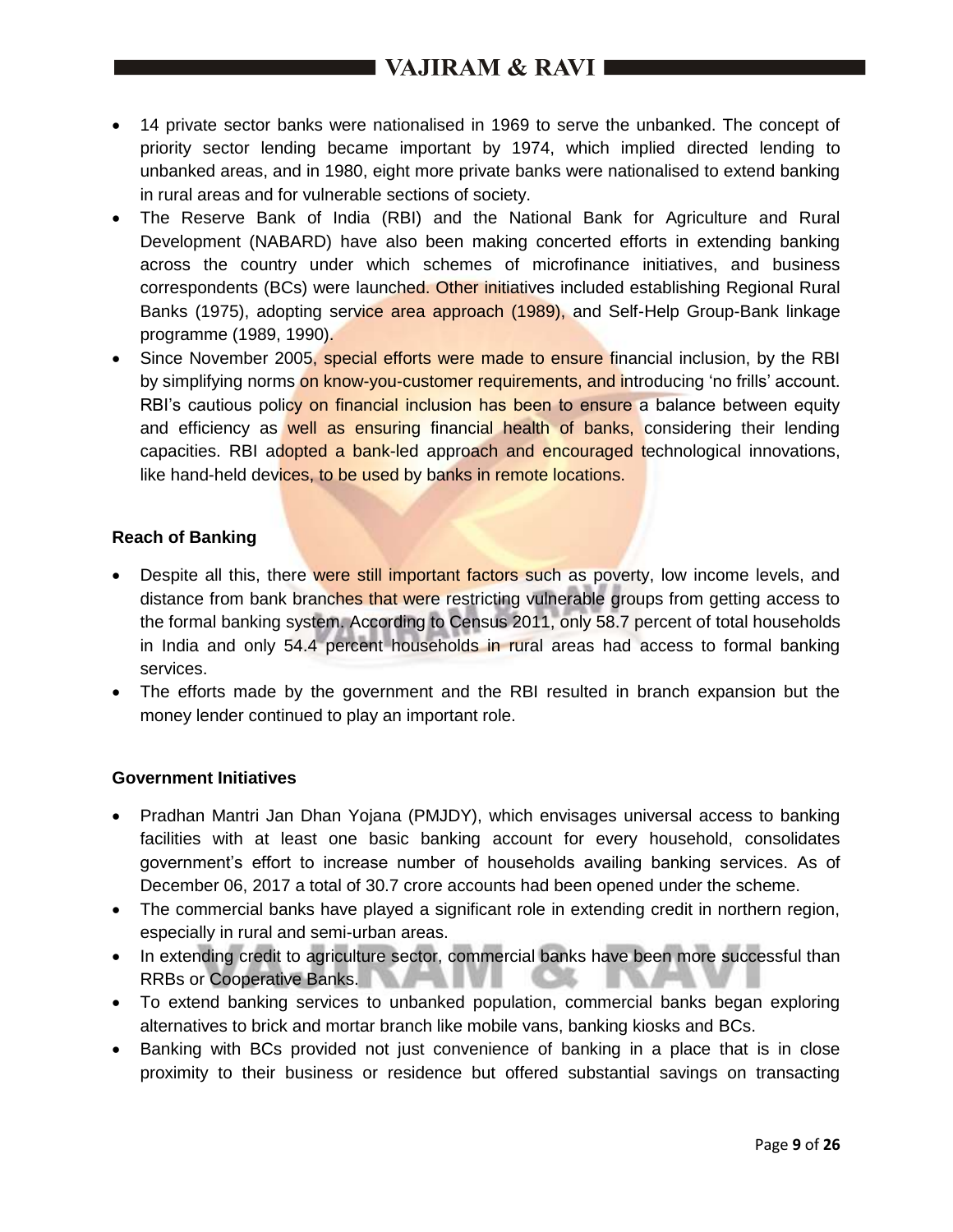banking business. The customers save cost of transportation and time/wages lost to visit a branch to complete at transaction.

• The amount deposited in basic savings account through BCs increased nearly 26 times while that through branches recorded an increase of 15 times over the period.

### **Select Issues and Suggestions**

- First, there is need to extend financial inclusion to the disabled, including those elderly where locomotor activity, vision and hearing is impaired. RBI directives to banks to be accessible to all kinds of disabled have not recorded notable progress with very few ATMs and banks branches being disabled-friendly.
- Technological issues like frequent machine breakdown and lack of connectivity negatively impacts confidence of customers towards informal banking. The problems with hand-held devices continue to deter financial inclusion. There is a need for facilities like biometricenabled and multi-lingual hand-held devices which can provide confidence in rural masses. Technological innovations like integrated machines that have functionality of each withdrawals and deposits; facility of scanning documents to facilitate new account opening and loan disbursals; and voice commands and narration for available facilities could help increase banking penetrations.
- Illustratively, standard instruments that are offered by commercial banks are designed for salaried segments of society like recurring deposit schemes which would need to differ in rural areas depending on pattern of income based on cycle of agriculture production.
- To monitor developments regarding financial inclusion there is a need to assign responsibility to a dedicated financial institution. National Bank for Agriculture and Rural Development, probably, is the most appropriate institution to be made accountable for furthering progress of financial inclusion in rural areas given their domain knowledge.
- Financial literacy is a constant challenge. It is important to build a relationship with customers especially villagers, before they part with their money.
- To enhance financial literacy some banks have taken several initiatives such as conducting quiz at a college level, preparing comic books, organizing magic shows, etc. There is need to standardize literature/material to extend financial literacy amongst the unbanked.

# **Resolving Insolvency**

- India improved its position on the 'Ease of Doing Business' ranking, 2018 released by the World Bank by 30 places to  $100<sup>th</sup>$  position. One of the reasons cited for that was its performance on resolving insolvency. Though it still stood at 103<sup>rd</sup> position on this parameter, it was much better off than 136<sup>th</sup> rank in the 2017 report.
- The improvement was basically noticed after the government put into effect the Insolvency and Bankruptcy Code (IBC) with a regulator Insolvency and Bankruptcy Board of India (IBBI) in 2016.
- Insolvency arises when an individual or organisation could not pay its financial dues to its lenders. Insolvency can be tackled through restructuring the debt or if it is not settled this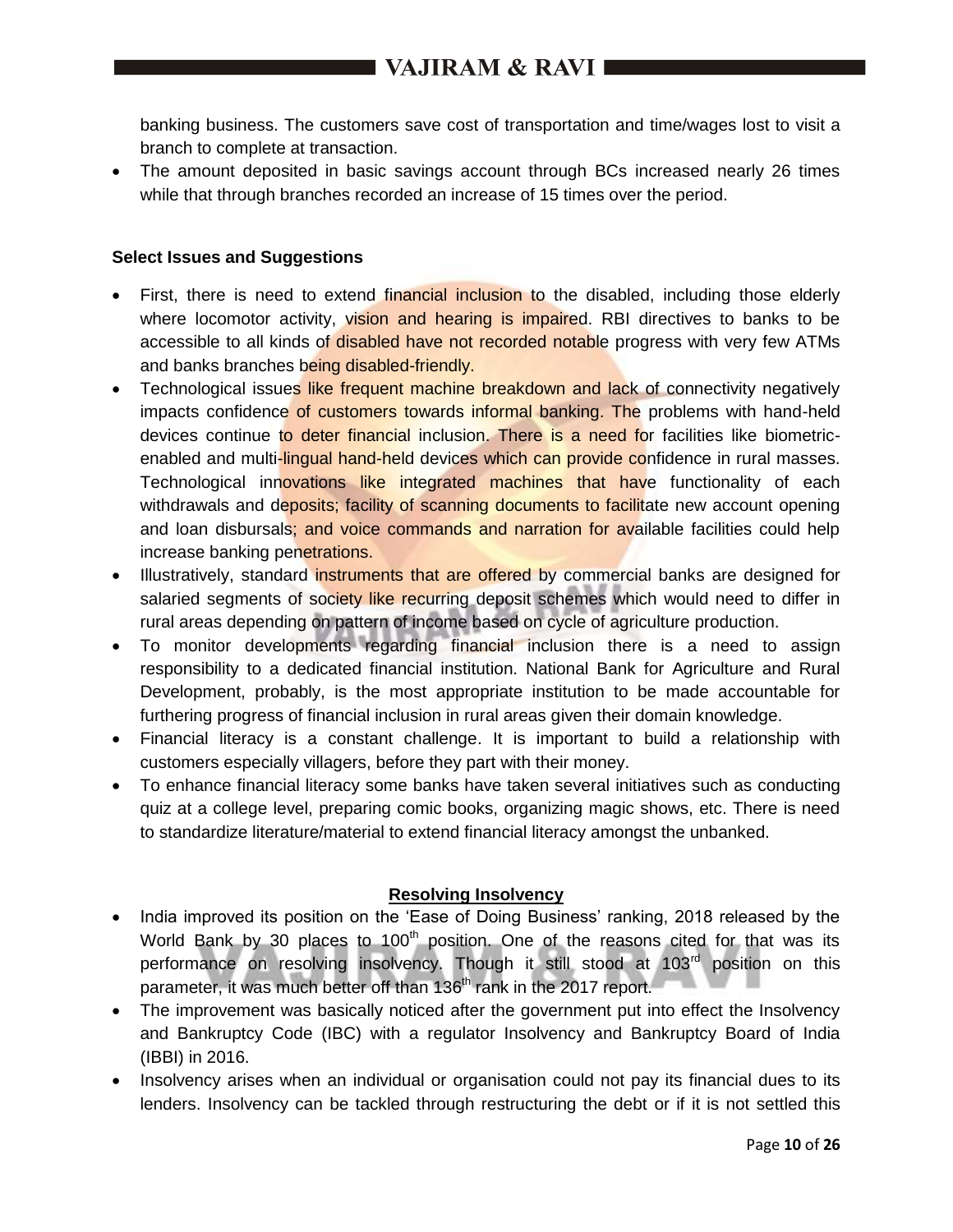way legal action may be taken against the insolvent, the company concerned is restructured or else its assets are sold to pay the debts.

 Well-defined and time-bound norms for entry and exist are considered key to ease of doing business. The Code filled the gap in the exist or restructuring of business that the country had.

Problems associated with the earlier system:

- **Before the enactment of the Act, the time taken for resolving insolvency was quite long.** There were pending litigations for recovery of money primarily because of overlapping jurisdictions of various laws governing insolvency resolution.
- These have not yielded the results that were required. Also the Sick Industrial Companies (Special Provisions) Act and the winding up provisions of the Companies Act, 1956 did not prove to be too effective.
- The pieces of legislation relating to individual insolvency such as the Presidency Towns Insolvency Act, and the Provincial Insolvency Act are almost a century old, having been enacted in 1909 and 1920 respectively.

Insolvency and Bankruptcy Code (IBC):

- The National Company Law Tribunal (NCLT) adjudicates insolvency resolution for companies. The Debt Recovery Tribunal (DRT) will adjudicate insolvency resolution for individuals. Alu
- The Code creates time-bound processes for insolvency resolution of companies. If the default is over Rs. One lakh, the creditor may initiate insolvency resolution process and go to NCLT.
- The Code is quite different from the earlier resolution systems as it shifts the responsibility to the creditor to initiate the insolvency resolution process against the corporate debtor. Earlier it was debtor who primarily initiated a resolution process.
- After a case is admitted by NCLT, resolution processes will have to be completes within 180 days, extendable by another 90 days. During the resolution process financial creditors assess whether the debtor's business could be restructured and also consider options for the revival.
- If the insolvency resolution process fails, the liquidation of assets begins. The resolution processes are conducted by licensed Insolvency Professionals (IPs).
- The Code provides a hierarchy of priority to distribute assets during liquidation. Secured creditors will receive their entire outstanding amount, rather than up to their collateral value, unsecured creditors have priority over trade creditors and the government dues will be repaid after considering claims of unsecured creditors.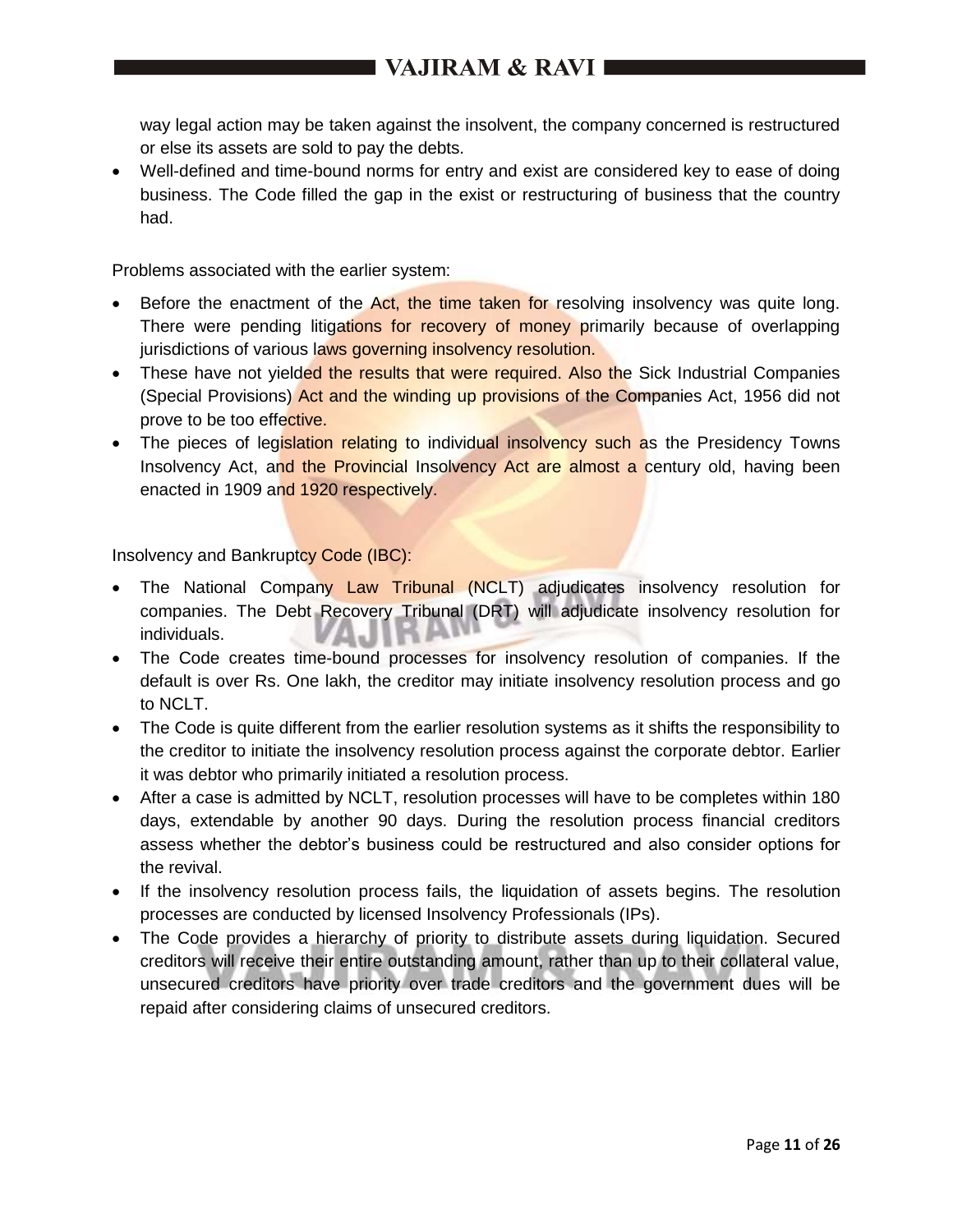Various issues in the implementation of the Code:

- The country's first corporate resolution plan under the Code caused ripples when NCLT allowed haircut of over 90 percent.
- The insolvency process got much impetus when the government in May this year promulgated an ordinance (which later was replaced by the Banking Regulation (Amendment) Act, 2017) giving wide-ranging powers to the Reserve Bank of India (RBI) to issue directions to lenders to initiate insolvency proceedings for the recovery of bad loans.
- Following the ordinance, RBI asked banks to refer the 12 largest bad loans for resolution under the Code. Resolution of these accounts is expected to be a major trigger for corporate lenders.
- The issue of haircuts also came up in 12 cases referred to NCLT on the recommendation of RBI as well.
- The other issue was promoters binding for their own companies. To address the issue, the regulator amended the rules under the code making it difficult for dubious promoters to take over the companies.
- As such, no willful defaulter can take back the company now as they would be screened by the committee of creditors.
- Besides, corporate quarantors will also not be eligible to bid for these companies. It also includes the holding company, or related party of the promoters of the distressed assets.
- Here comes the issue of definition of related partly of the promoters. IBC defines a related party as someone who controls more than 20 percent of the voting rights in the distressed company and also directors in a public company with more than a 2 percent stake.
- However, the Securities and Exchange Board of India Act defines a promoter and a promoter group as anyone with more than 10 percent equity and control over the running of the company.
- As such, a clarity is needed on the definition on related parties to make it clear who all will not be allowed to bid.
- Besides these 12 accounts, RBI has given another list of 29 companies to banks to settle the issue of NPA bilaterally or these accounts will be referred to NCLT.
- Here comes the issue of parity. If banks are given some time to deal with defaulting companies bilaterally in the second list before the accounts could be referred to NCLT, why was such time not given to the 12 cases referred to NCLT in the first list?

#### Conclusion:

Contesting issues will keep coming in insolvency cases, but the experiment to make it easier for companies to exit or restructure themselves will make it easy to do business in India.

## **Strengthening of Cyber Security**

 Digitalization is the rise of the digital transaction where bank, customers, merchants, industries and other stakeholders form an interdependent financial system network.

The following factors influence the digitization in banking

o Changing consumer behavior in favour of digitalization.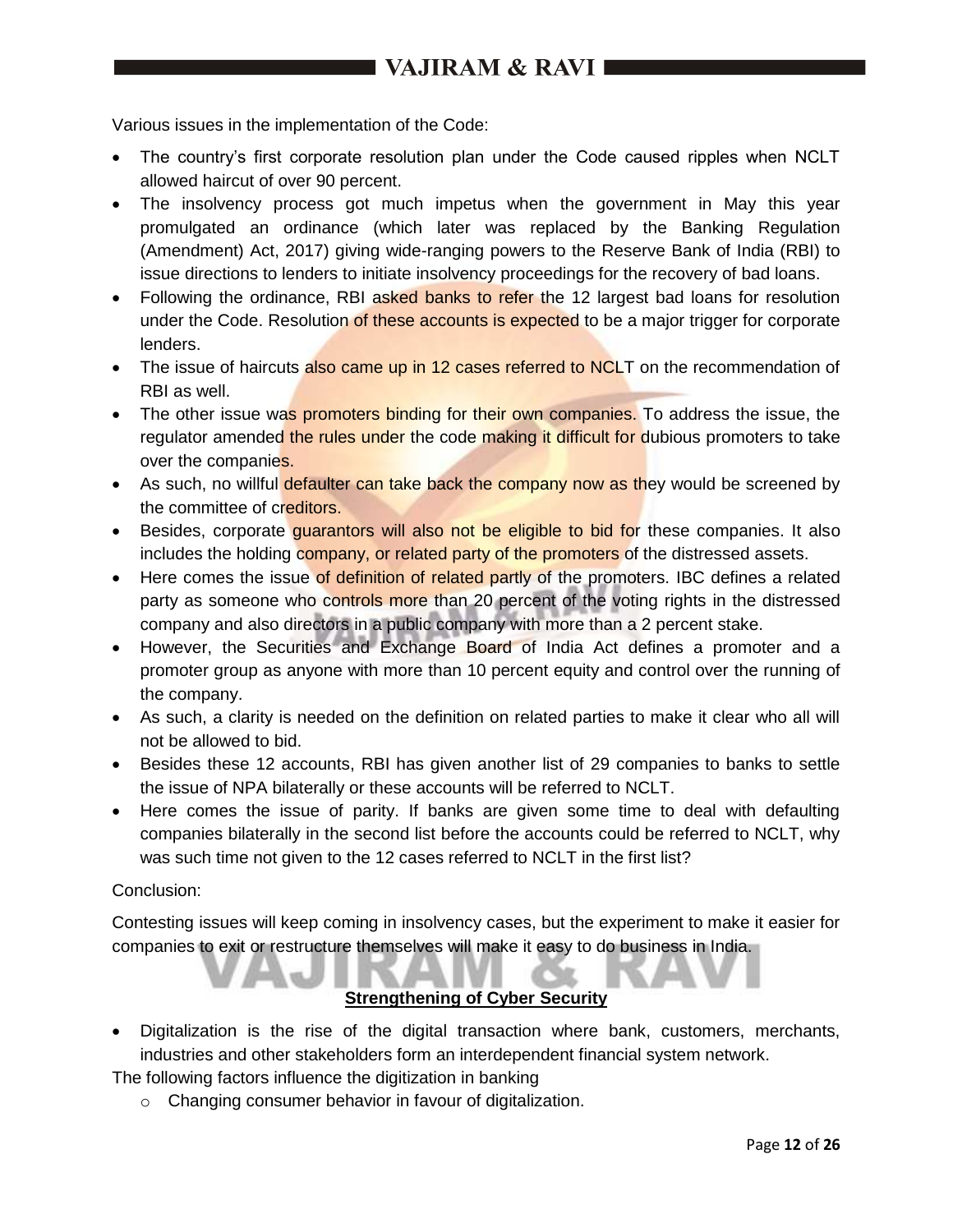- o Financial Inclusion and government initiatives.
- o Leveraging increased smart phone usage and mobile penetration.
- BHIM UPI is a revolutionary payment system introduced in India which is a first of its kind across the globe. With sixty banks being a part of BHIM UPI, 21 million users have downloaded BHIM apps. Around 82 lakhs transactions per month are taking place in the BHIM platform.

#### **Cyber Security**

The whole eco system of digitalization included the following stakeholders



Security is to be ensured at all the touch points of the digital transactions.

Security is needed to ensure Confidentiality, Integrity and Availability

 Various measures as discussed below are being taken by the Government of India to strengthen the Cyber Security in the complete digital eco-system on a continuous basis.

#### **National Cyber Security Policy, 2013 (NCSP)**

 Its mission is to protect cyberspace information and infrastructure, build capabilities to prevent and respond to cyber-attacks, and minimize damages through coordinated efforts of institutional structures, people, processes and technology.

Few Strategies adopted by the Policy include:

- $\circ$  Creation of a secure cyber ecosystem through measures such as a national nodal agency, encouraging organisation to designate a member of senior management as the Chief Information Security Officer and develop information security policies.
- o Creating an assurance framework for IT and security.
- o Encouraging open standards
- o Strengthening the regulatory framework coupled with periodic reviews, harmonization with international standards, and spreading awareness about the legal framework.
- $\circ$  Creating mechanisms for security threats and responses to the same through national systems and processes.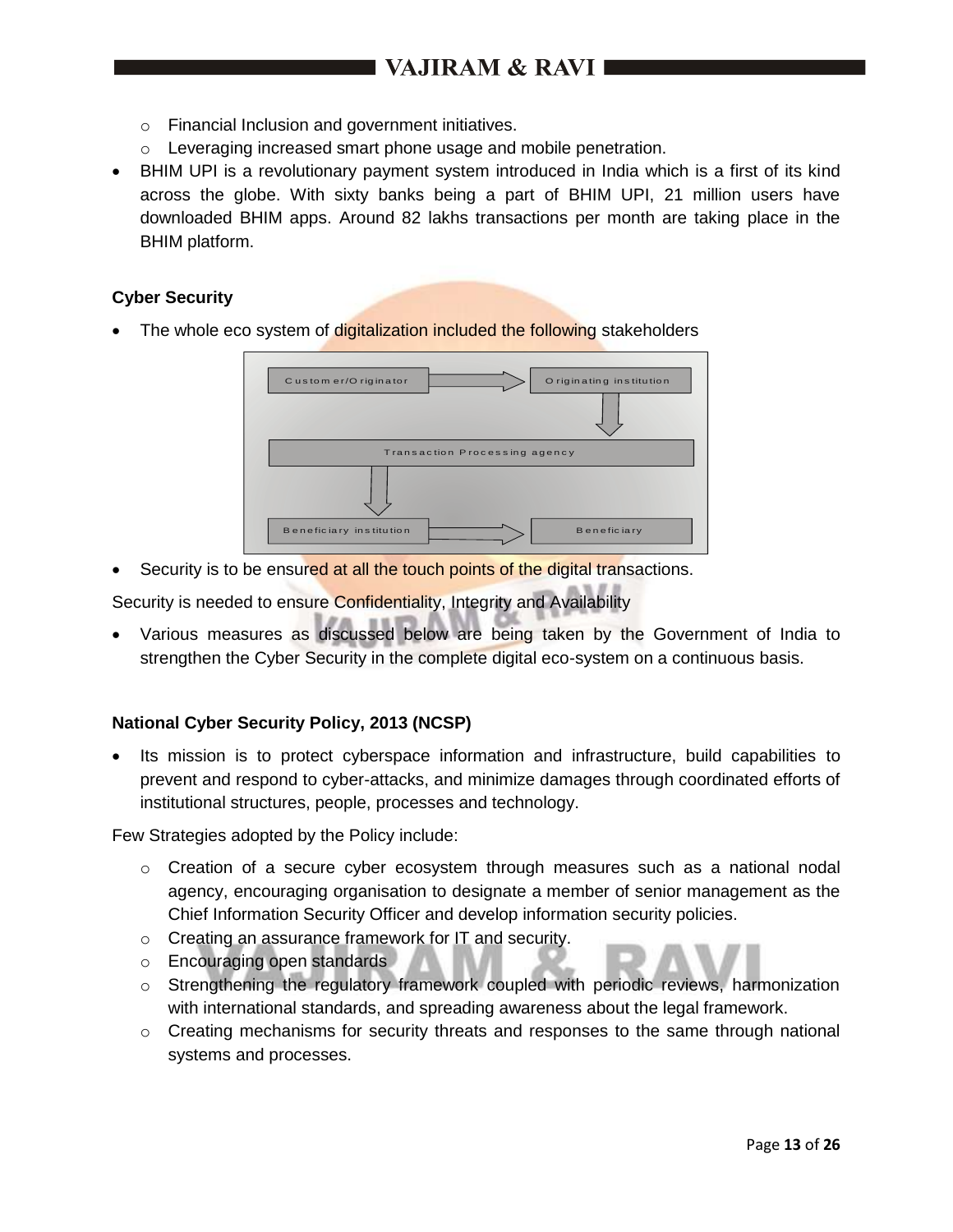- $\circ$  National Computer Emergency Response Team (CERT-in) functions as the nodal agency for coordination of all cyber security efforts, emergency responses, and crisis management.
- $\circ$  Securing e-governance by implementing global best practices and wider use of Public Key Infrastructure.
- $\circ$  Protection and resilience of critical information infrastructure with the National Critical Information the National Critical Information Infrastructure Protection Centre (NCIIPC) operating as the nodal agency.
- $\circ$  To promote cutting edge research and development of cyber security technology.
- o Human Resource Development through education and training programs to build capacity.

## **Cyber Swachhta Kendra (Botnet Cleaning and Malware Analysis Centre)**

- To combat cyber security violations and prevent their increase, Government of India's Computer Emergency Response Team (CERT-in) in February 2017 launched 'Cyber Swachhta Kendra' (Botnet Cleaning and Malware Analysis Centre).
- The Cyber Swachhta Kendra is a step in the direction of creating a secure cyber ecosystem in the country as envisaged under the National Cyber Security Policy in India.

The Centre offers the following security and protective tools:

- USB Pratirodh, aimed at controlling the unauthorized usage of removable USB storage media devices like pen drives, external had drives and USB supported mass storage devices.
- An app called **Samvid** was also introduced. It is a desktop based Application Whitelisting Solution for Windows Operating System.
- **M-Kavach**, a device for security of Android mobile devices has also been developed.
- **Browser JSGuard**, is a tool which serves as a browser extension which detects and defends malicious HTML and JavaScript attacks made through the web browser based on Heuristics.

#### **Information Technology Act**

- It Act, 2000 is the primary law in India dealing with cybercrime and electronic commerce which had subsequent amendment in the year 2008.
- Online Frauds and IT Act: It act has detailed the various cybercrimes and also specified the penalty for the cyber wrong doings by fraudsters online.
- Phishing : Phishing is a type of social engineering attack often used to steal user data, including login credentials and credit card number.
- The following Sections of the Information Technology Act, 2000 are applicable to the Phishing fraud: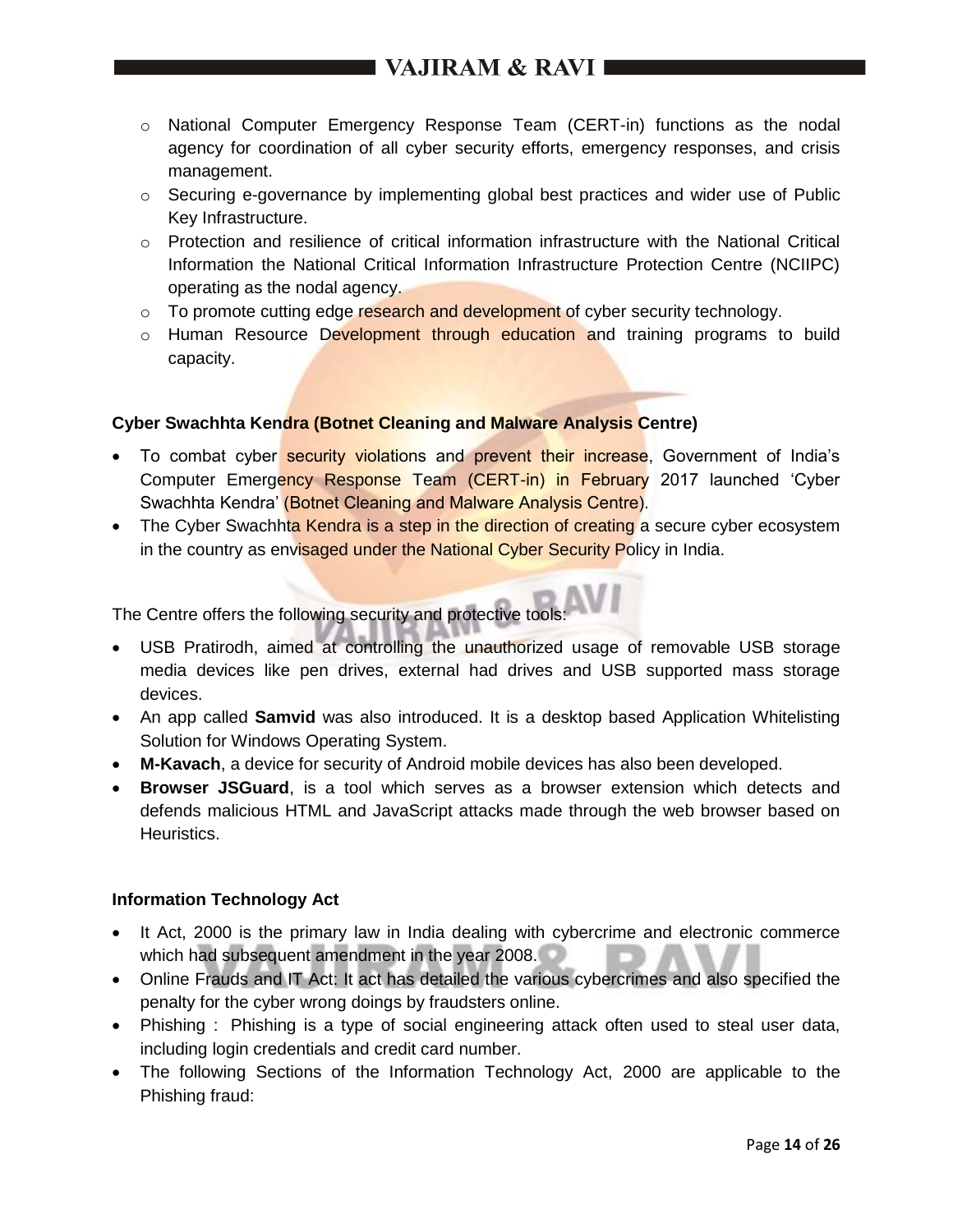- o Section 66-Hacking with Computer system
- o Section 66 B-Receiving stolen computer or communication device
- o Section 66 C-Using password of another person.
- o Section 66 D-Cheating using computer resource
- Credit Card Fraud : Credit Card Fraud is another online banking fraud where a customer's car is spoofed and the same is used online. In this fraud also IT Act and IPC rescues the victim and assures penalty from the fraudster.
- RBI Directions: RBI has trust thrust upon 'Zero Liability' and 'Limited Liability' for bank customers against any fraud provided if the same is reported to the bank immediately.
- A customer will have zero liability in respect of a fraudulent transaction if there is contributory fraud of negligence on the part of the bank.
- RBI has made it mandatory for banks to register all customers for text message alerts and permit reporting of unauthorized transactions through a reply to the alert message.
- Banks shall enable reporting of unauthorized transactions on their website itself for easier customer grievance redressal.
- However, in cases where the loss is due to negligence of the customer, he/she shall have to bear the entire loss until he/she reports the unauthorized transaction to the bank.
- In case of loss caused by a third party, the customer will be liable for the transaction value if he fails to report the *fraudulent transaction within 4-7 days of receiving the alert from the* bank. VAJIRAM & RAVI

#### **Wrap Up:**

With all the measures towards strengthening of Cyber Security, our country shall provide a completely Cyber Secure architecture that is secure and reliable for the digital transaction.

#### **Rural Banking: Translating Vision to Reality**

- Even today, the country is home to 24 per cent of the world's unbanked adults and about two-thirds of South Asia's. About 21 crore 'potentially bankable rural Indians' do not have access to formal banking services.
- Intermediaries like NGOs, Self-help Groups, are being used by banks to improve access to credit and savings. However, these channels in their current form, offer limited services and suffer from many a lacunae.
- Apart from this, many banks view the rural market as a regulatory requirement rather than an economic opportunity. Some of the reasons are:
	- o Since rural households have irregular income and expenditure patterns, the banks have high Non-performing loans in rural areas. The issue is compounded by the dependence of the rural economy on vagaries of monsoons. The loan waivers driven by political agenda further aggravate the bankers' woes.
	- $\circ$  The average ticket size of both a deposit transaction and a credit transaction in villages is small, which means the banks need more customers per branch or channel to break-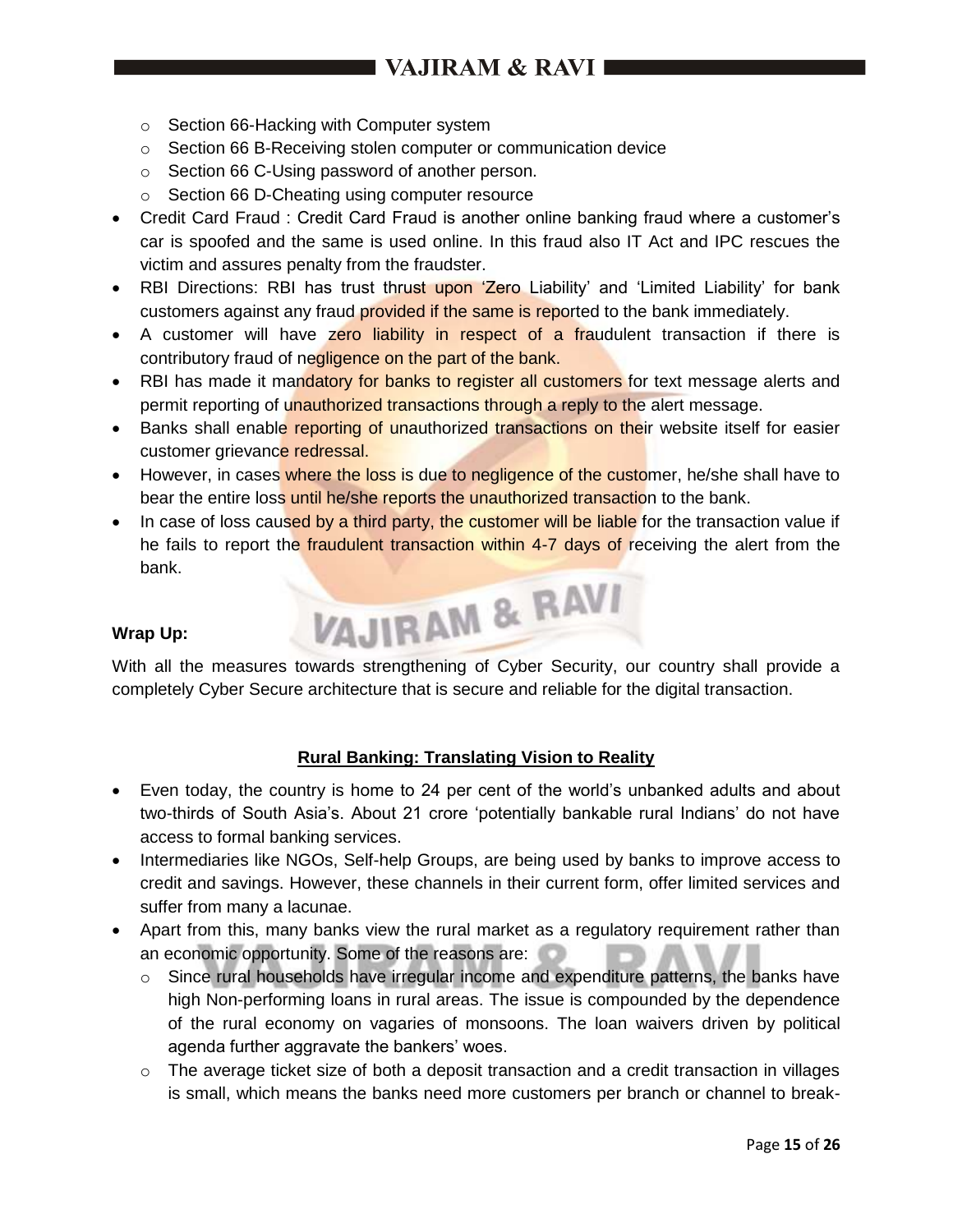even. Since many rural folks are not literate and so not comfortable using technologydriven channels like ATMs, phone banking or internet banking, hence mostly dependent on bank branches, leading to bank's high cost to serve.

 $\circ$  The highly irregular and volatile income streams and unscheduled expenditure like medical or social emergency attribute to higher risk of credit for the banks.

Strategies helpful in this regard:

- **Product strategy :** For catering to the varied needs to small ticket size transactions
- **Processes:** To help banks to reach deprived and vulnerable segments and provide hasslefree near doorstep service to the customer.
- **Partnership:** Are the bank-non-bank partnership, working efficiently in easing the accessibility and availability of financial services?
- **Protection** needed to protect both the providers and receivers from abuse and misuse
- **Profitability**
- **Productivity:** How do we increase the productivity of financial services provided in the rural areas.
- **People:** Are the rural branch staff well-equipped to meet the needs of driving the process of financial inclusion in terms of knowledge, skill and attitude ?
- In India, the first structured attempt towards financial inclusion, featured in 2005, when it was launched by KC Chakraborthy, the chairman of Indian Bank. Mangalam village because the first village in India where all households were provided with banking facilities.

#### **Steps taken by RBI**

- Facilitating no-frill accounts and General Credit Cards (GCCs) for small deposits and credit, norms were relaxed for people intending to open accounts with annual deposits of less than 50,000.
- With view to provide hassle-free and timely credit to farmers, as on September 2016, above 50 million Kisan Credit Cards (KCC) have been issued by the banking system. In January 2006, RBI permitted commercial banks to make use of the services of Non-Governmental Organization.
- Other civil society organizations as intermediaries for providing financial and banking services.

# **Way to forward:**

- Business Correspondents (BC) need to be adequately compensated by banks so that they are sufficiently incentivized to provide.
- For effective supervision of BC operations and for addressing cash management issues as also to take care of customer grievances, banks should open small brick and mortar branches at a reasonable.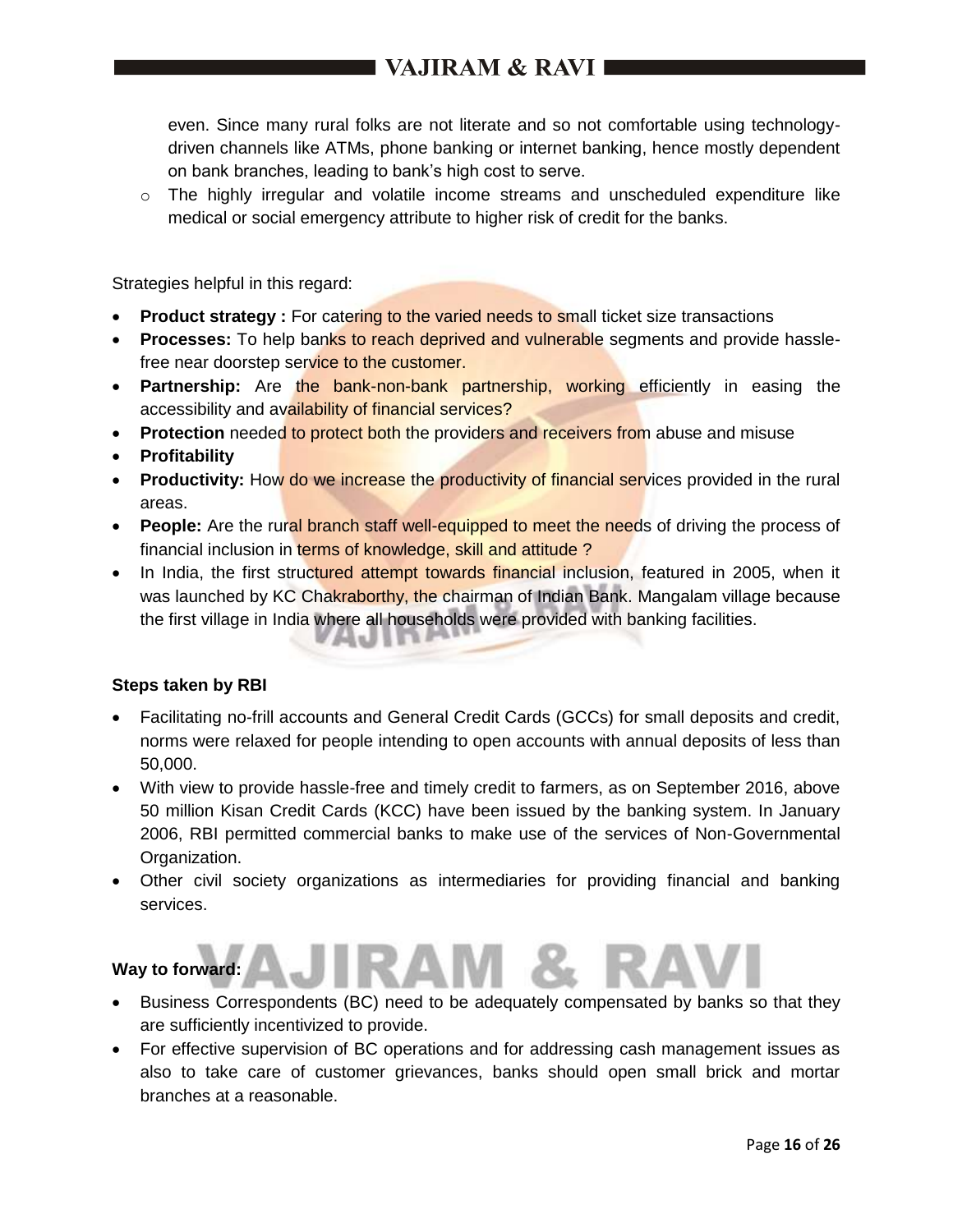# I VAJIRAM & RAVI 1

- Banks need to initiate suitable training and skill development programmes.
- Banks need to enhance their ATM network in rural and unbanked areas to serve the rural villagers. Alongwith this, adequate security measures as well as Financial Literacy campaigns need to be undertaken.
- Providing easy and cheap remittance facilities to migrants is an absolute imperative.
- To achieve meaningful financial inclusion, banks should give priority for small farmers as compared to large farmers while sanctioning credit.
- Govt/banks should initiate steps to increase the credit absorption capacity in rural areas by promoting employment and other opportunities.
- Government needs to make efforts for adequate infrastructure such as physical and digital connectivity, uninterrupted power supply etc.
- The need for vernacularisation of all banking forms is an absolute must, at least in major languages.
- All round efforts are to be made to ensure that Post offices play a greater and more active role due to their known advantages.

The government as well as the Reserve Bank of India have taken various measures recently to solve the above issues like

- Jan Dhan Yojana
- Setting up Micro Unit Development Refinance Agency (Mudra) for providing micro credits.
- Various social sector schemes which would provide social security.
- Providing banking services through banking correspondents and business facilitators.
- Proposed concessions on credit and debt transactions.
- Aadhaar enabled micro ATMs and RuPay cards to replace cash transaction.
- Promoting differential banking through new licenses given to 11 payment banks and 10 small finance banks.

Challenges:

- PMJDY has the problem of multiplicity of accounts. A larger number of accounts created under PMJDY do not have any money and lie dormant which only increases costs for banks to run these accounts.
- Technology enabled services such as linking of Jan Dhan, Aadhaar and Mobile (JAM) is slow to pick up Payment banks will have the benefit of wider reach but they will need to counter issues of complex user interfaces, lack of internet penetrations, lack of grievance redressal mechanisms etc. which might deter users.
- Direct Benefit Transfer may see collaboration of erstwhile intermediaries with bank officials to delay/deny benefits.
- The spread of payments banks might also deprive regular banks of the fee income they earn from customers, like those for making demand drafts, cash transfers, remittances, cash withdrawal through cheques and ATM transaction fees.
- In quite a number of cases, the Business Correspondents have been accused of siphoning off money.
- Banking technology related frauds are increasing at an alarming rate.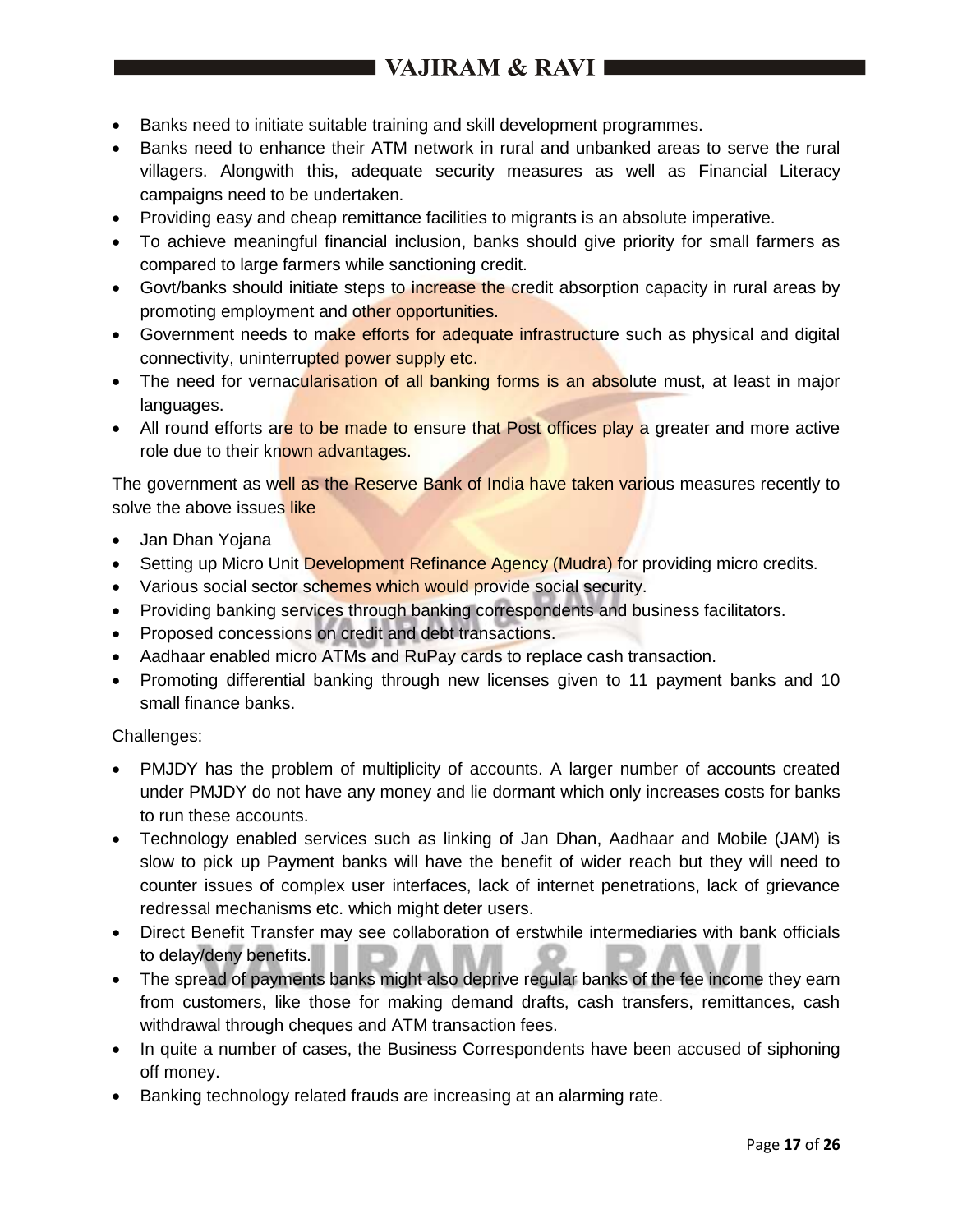- In rural and hinterland areas mobile connectivity is still in poor condition.
- Priority Sector Lending targets may not reach the deserved, as many banks shy away from lending money to the poor. So, to achieve targets they give loans to the underserved, who make fraud-documents to receive the same.

#### **Conclusion**

Banks may be give the freedom to determine their own financial inclusion strategies as part of their overall business philosophy and pursue it is a commercial activity, taking on board their risk appetite and product sophistication. Let us look forward to translating the underlying vision of Rural Banking into reality.

#### **Mission Indradhanush: Revamping of Public Sector Banking in India**

For recapitalisation and revamping of PSBs, the government announced a scheme known as 'Indradhanush Plan'.



#### **Components under the Indradhanush plans:**

- **Appointment:** The Government decided to separate the post of Chairman and Managing Director.
- **Banks Board Bureau (BBB):** The BBB will be a body of eminent professionals and officials, which will replace the Appointments Boards for appointment of Whole-time Directors as well as non-Executive Chairman of PSBs.
- **Capitalization:** Government of India wants to adequately capitalize all the all the banks to keep a safe bugger over and above the minimum norms of Basel III.
- **De-stressing PSBs**
- **Empowerment**: The Government of has issued a circular that there will be no interference from Government and Banks are encouraged to take their decision independently keeping the commercial interest of the organisation in mind.
- **Accountability:** A new framework of Key Performance Indicators (KPIs) to be measured for the performance of PSBs.
- **Government Reforms:** The process of Governance Reforms started with "GyanSangam" a conclave of PSBs and FIs organized at the beginning of 2015.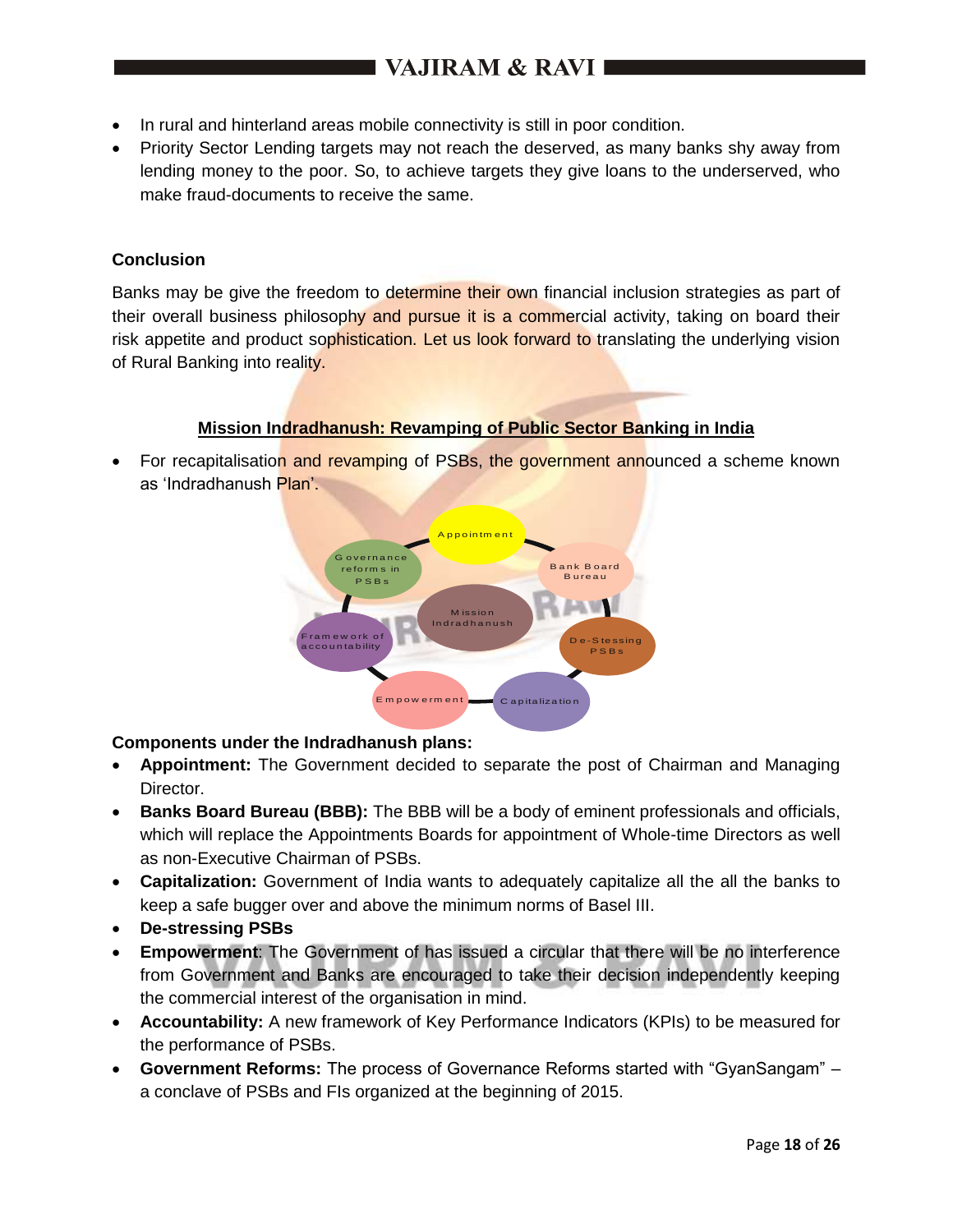# I VAJIRAM & RAVI 1

- The "GyanSangam" recommendations included among others strengthening of Risk Management practices. The focus is on improving HR management practices and removing barriers so that the banks can share and work together on common resources. Various steps have been taken to empower the Bank's Boards.
- In the last one year, the major game changing initiatives in line with the Banking Reforms have been executed :
	- o **Insolvency and Bankruptcy Code** –
	- o **Recapitalisation of PSBs** –
	- o **Consolidation of Banks –** The Indian Banking System could be better-off if some Public Sector Banks (PSBs) are consolidated to have fewer but healthier entities, as it would help in dealing with the problem of stressed.
- Besides above, the Central Government also plans to come-out in near future with 'Indradhanush 2.0', a comprehensive plan for recapitalisation of Public Sector Lender, with a view to make sure that they remain solvent and fully comply with the global capital adequancy norms, Basel-III.

#### **Specialized Banks In India**

- There are four prominent specialized banks or financial institutions in India. There are Export-Import Bank of India (EXIM Bank), National Bank for Agiculature and Rural Development (NABARD), National Housing Band (NHB) and Small Industries Development Bank of India(SIDBI).
- **Export-Import Bank of India (EXIM Bank)**

It was established under the Export-Import Bank of India Act, 1981 as a purveyor of export credit, mirroring global Export Credit Agencies (ECAs).

It serves as a growth engine for industries and SMEs through a wide range of products and services. These include import of technology and export product development, export production, export marketing, preshipment and post-shipment and overseas investment.

#### **National Bank for Agriculture and Rural Development (NABARD)**

The Importance of institutional credit in boosting rural economy has been clear to the Government of India right from its early stages of planning.

NABARD came into existence in July 1982 by transferring the agricultural credit functions of RBI and refinance functions of the then Agricultural Refinance and Development Corportion (ARDC).

#### **National Housing Bank (NHB)**

The National Housing Bank (NHB) was established in the year 1988 as per the guidelines of the National Housing Bank Act, 1987 with a view to accelerate the growth of the Housing Financing Institutions by providing them with financial and other required assistance. It extends financial assistance for entire infrastructural development offers refinance to the existing housing finance companies etc.

NHB is wholly owned by Reserve Bank of India.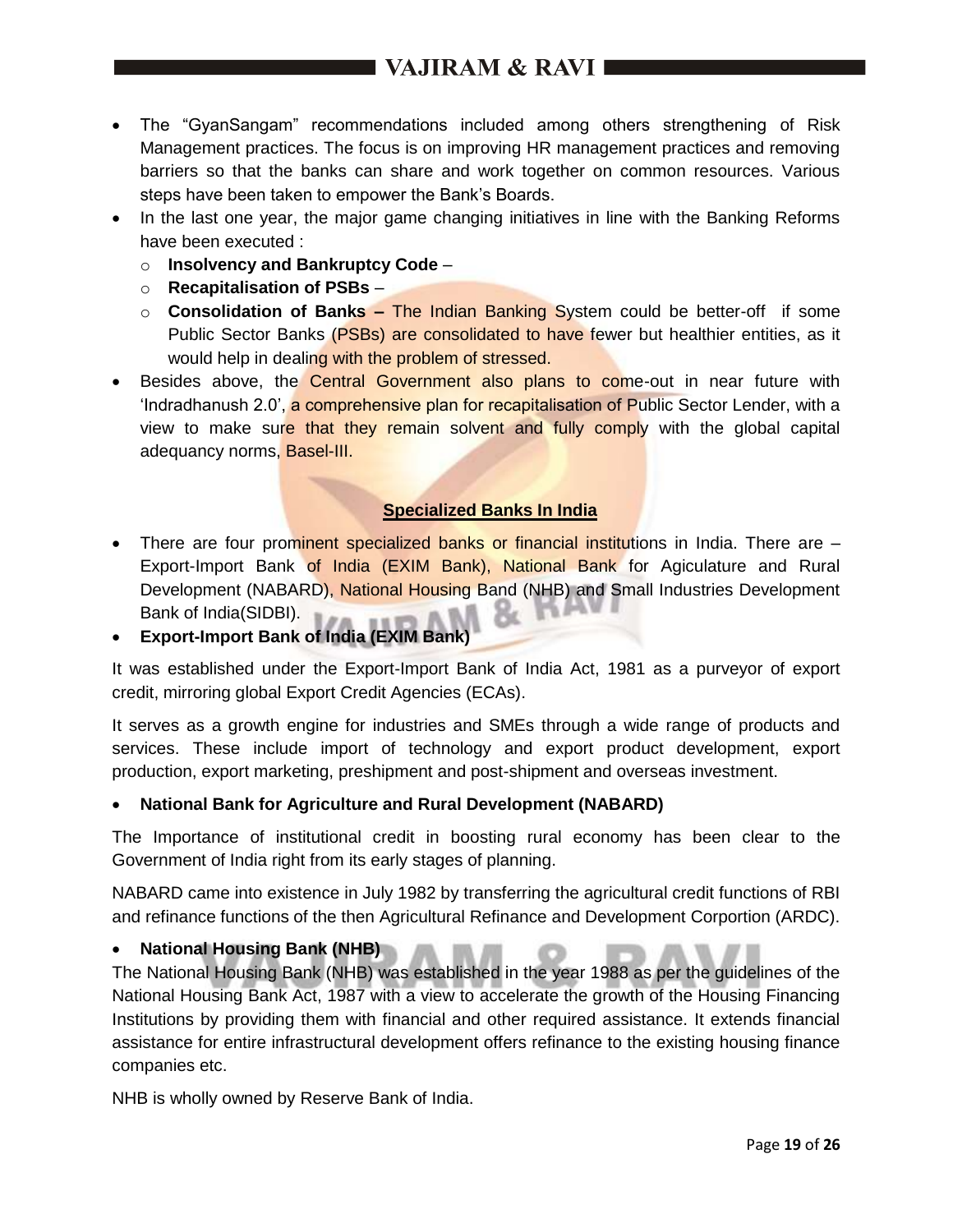# **Small industries Development Bank of India (SIDBI)**,

SIDBI, set up on April 2, 1990 under an Act of Indian Parliament, acts as the Principal Financial Institution for the promotion, financing and development of the Micro, Small and Medium Enterprise (MSME) sector and for co-ordination of the function of the institutions engaged in similar activities.

- MSME sector is an important pillar of Indian economy as it contributes greatly to the growth of Indian economy with a vast network of around 5.1 crore units, creating employment of about 11.7 crore, manufacturing more than 6,000 products, contributing about 45 per cent to manufacturing output and about 40 percent of export in terms of value, about 37 per cent of GDP.
- In order to promote and development the MSME sector SIDBI adopts a 'Credit Plus' approach, under which, besides credit, SIDBI supports enterprise development, skill upgradation, marketing support, cluster development, technology modernisation, etc., in th MSME sector through its Promotional and Developmental supports to MSMEs.

#### **A New Dimension in Highway Development**

- Bharatmala is a comprehensive highway development programme for the country. The highways sector continues to remain a critical infrastructure sector in India due to existing gaps and enhanced transportation requirements. Bharatmala marks the beginning of a new era for highways infrastructure.
- The objective of Bharatmala is to optimize logistics efficiency for both freight and passenger movement on HNs across the country through suitable interventions.

#### **Bharatmala – Six Components**

- **Economic Corridors**  Identified Highway Corridors of Economic importance are expected to carry 25 per cent of freight in the coming year.
- **Inter-Corridors and Feeder Roads –**
- **National Corridors Efficiency Improvement –** The National Corridors have developed choke points every time, impacting logistics efficiency. There is a requirement to construct Ring Roads and bypasses/elevated corridors in addition to lane expansion to decongest these National Corridors.
- **Border and International Connectivity Roads –**
- **Coastal and Port connectivity Roads –** These roads are expected to boost tourism and industrial development of the coastal regions.
- **Greenfield Expressways –** Certain section of National and economic corridors have traffic exceeding 50,000 PCUs and have also developed several choke points. About 1,900 km of these stretches have been identified for development of Greenfield expressways.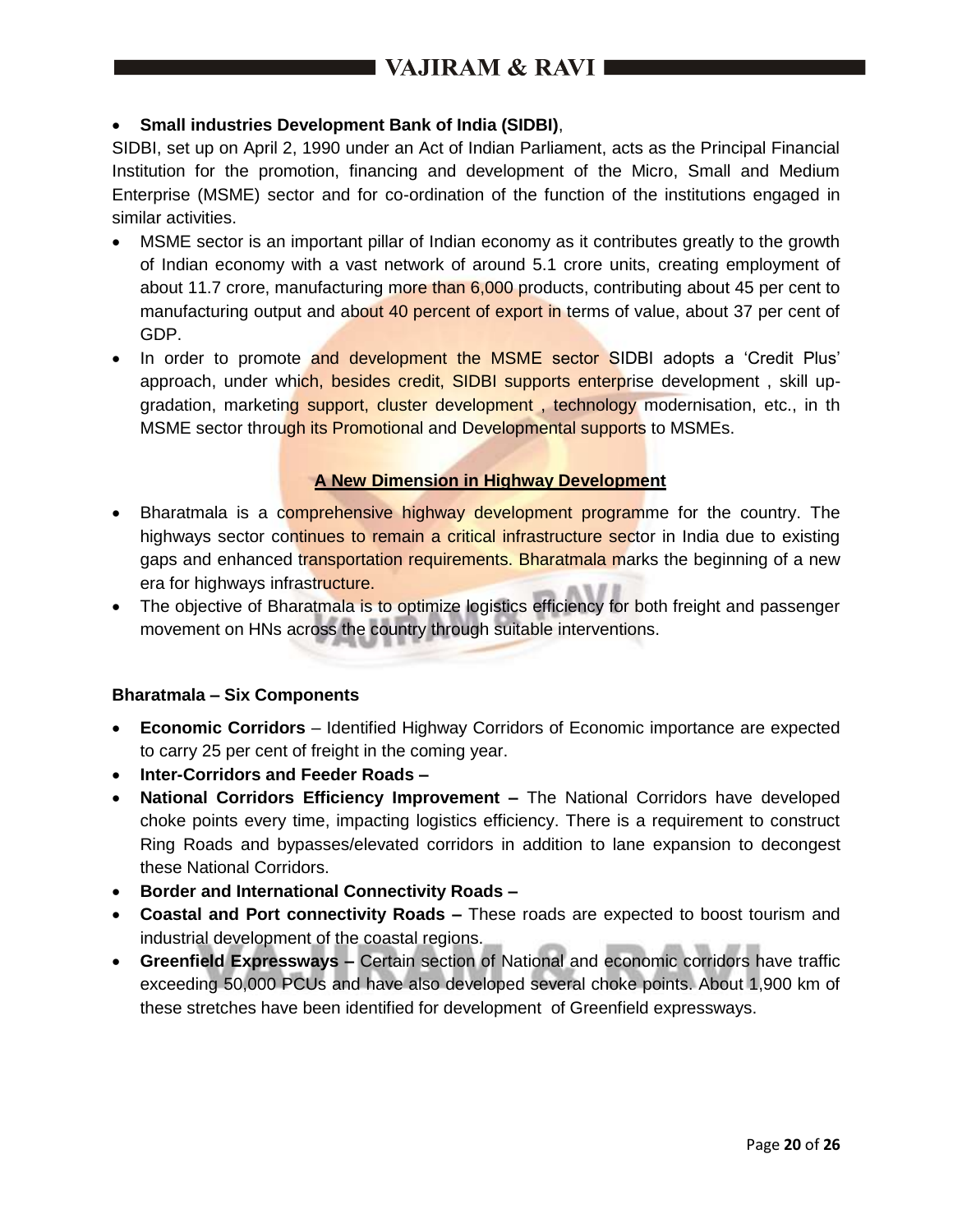#### **Impact of Bharatmala**

- i) Optimized efficiency of traffic movement on roads across the country through adoption of a coherent corridor approach.
- ii) It will result in improved road infrastructure, removal of congestion points on the network through bypasses, ring roads etc. Initiatives such as access controlled expressways along with corridor-wise entry/exist based tolling will enable further improvements in average speeds on Highways.
- iii) Connecting 550 Districts in country through NH linkage. Currently, around 300 Districts have NH linkage.
- iv) Creation of major opportunities for investment and construction activities in the highway and associated infrastructure development, operation and maintenance.
- v) Phase-I of Bharatmala is expected to generate about 34 crore man-days of employment during the construction phase and approximately 22 million permanent jobs driven by increased level of economic activities.

#### **India's Credit Ratings: Boots to Investors' Sentiment**

- Economic Survey 201-2017 pointed out the bias in perception about Indian economy by international economy by international Credit Rating Agencies (CRAs). On the backdrop of the debate whether India's credit ratings deserve an upgrade or not, the Moody's has finally upgraded India's ratings from BAA3 to BAA2 and outlook from positive to stable.
- This upgrade has come after a gap of more than thirteen years. The Moody's have cited various reasons for this upgrade, viz. Change in taxation regime with the introduction of Goods and Services (GST), Insolvency and Bankruptcy Code to resolve bankrupt cases, institutional reforms in the form of India's aggressive stance for a less cash economy, raising the Foreign Direct Investment (FDI) equity limits on various sectors, emphasis on infrastructure development with various new projects being announced to enhance India's road and port network and following the fiscal consolidation path.

#### **Importance of Credit Rating**

- CRA, in order to rate investments, consider broad financial, macroeconomic, and stability indicators in a borrower country and its economic outlook to estimate its ability and willingness to pay its debt.
- A credit rating should not be intended as a guarantee of credit quality, as the future cannot be forecast accurately and ratings should be considered just a market signal. Also, different CRAs do not measure similar things before taking decisions on credit ratings.
- Credit ratings do not use a rule-based method, and are subjective, but these affect the cost of borrowing and access to international capital markets and so remain important, and countries remain dependent on ratings.
- The upgrade in ratings by Moody's will benefit India in many ways.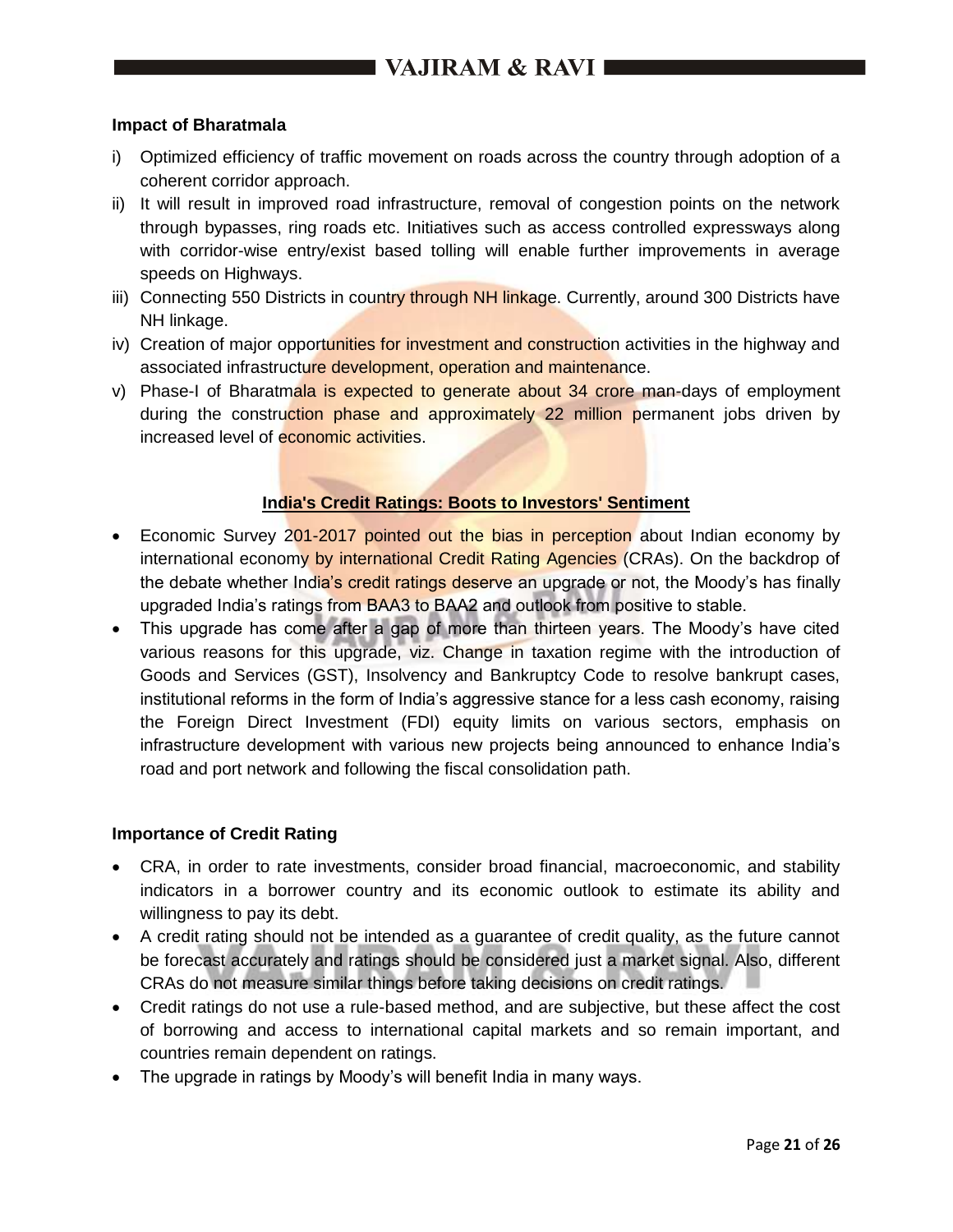- $\circ$  India is a capital-scarce economy and given the improvement in ratings, it will be easier to attract capital from abroad which in turn will help fuel the economic growth further.
- $\circ$  Second, the investments now could be attained at a lower borrowing cost as the risk premium on credit will be reduced.
- $\circ$  Third, the external deficits now could be financed easily and at a lower cost, and the surface in investment will help improve the stock market performance of the economy as well.

## **Conclusion**

- India's macroeconomic health, particularly its investment position and debt indicators have improved since 2013.
- But international rating agencies have been unfair to India so far and the current upgrade by Moody reflects stability of Indian economy and positive investors' sentiments with a stable political environment.
- Given its upward trajectory in economic growth with stable external sector and active inflation targeting, India deserves an upgrade both on its individual merit as well as in comparison to other countries that have shown fragility I the global economy.

# **Big Data Analysis in Banking Industry**

- Now a days, we are capable of collecting more data and store more data and analyse. This in technical terms is coined as big data. The two things that are fueling this big data movement the fact that we have more data on anything and our improved ability to store and analyze any data.
- Big data analytics is the process of examining large and varied data sets i.e., big data to uncover hidden patterns, unknown correlations, market trends, customer preferences and other useful information that can help organization make more-informed business decisions.

#### **How is Big Data used in Practice?**

- 1. Understanding and Targeting Customers.
- 2. Understanding and Optimising Business Processes.
- 3. Improving Healthcare and Public Health
- 4. Improving Science and Research
- 5. Improving and Optimising Cities and Countries
- 6. Improving Security and Law Enforcement Etc.

#### **Indian Scenario at Banking Parlance**

 Organically banks do have more data in comparison to any other industry do have, but still we have not started using it. With the vital information of customers we can sell our products better than any organisation can do.

& RAVI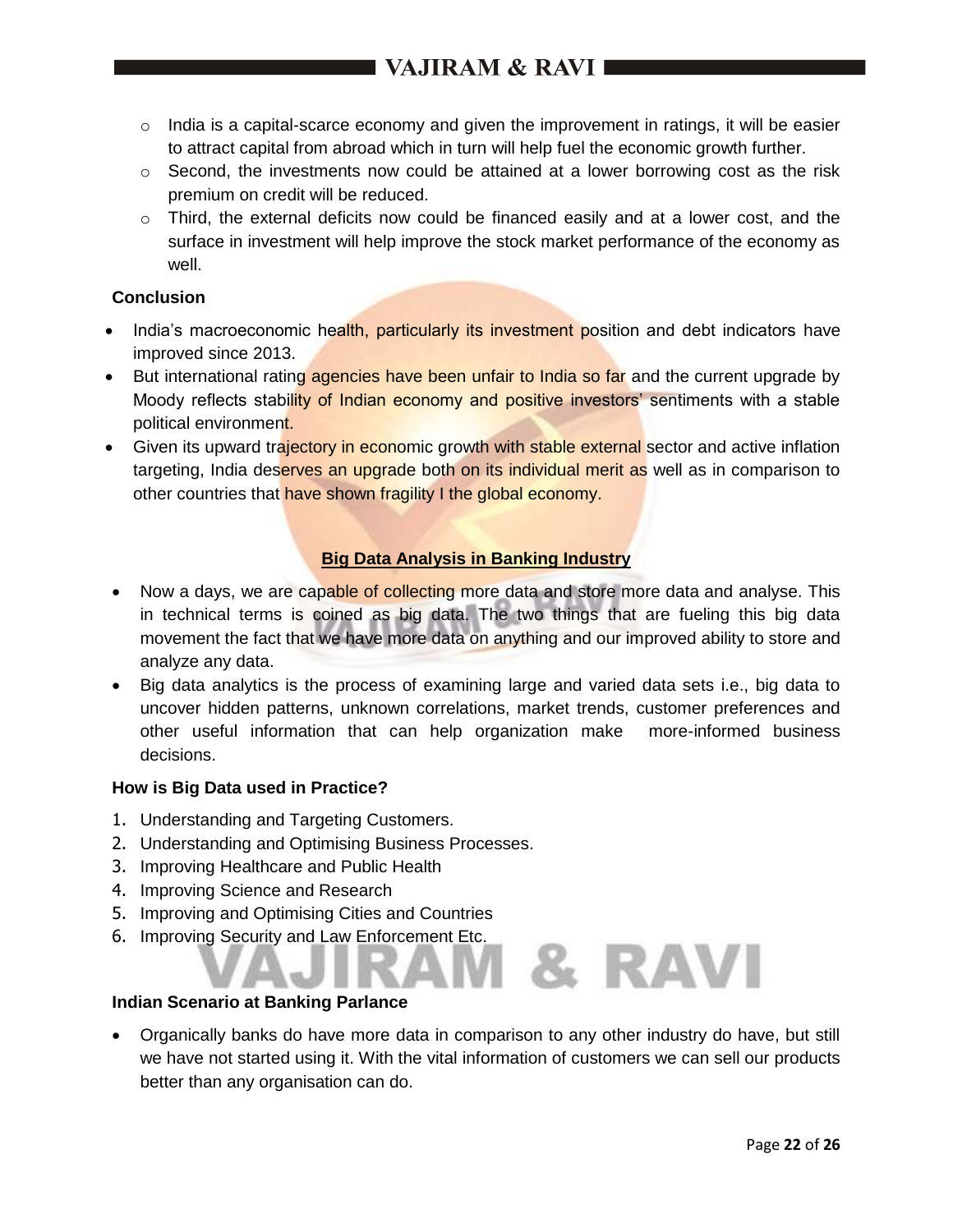• Presently we are going through a data crisis due to our legacy of accounts and staff attitude where proper data is not captured by our system, which makes our journey difficult. So if we want to take big data approach we need to go through the following process:



Data collection  $\geq$  Data storage  $\geq$  Data analysis  $\geq$  Data utilisation.

## **Conclusion**

Regardless of the fact that we are moving towards a phase where a few people will visit banks braches denouncing our style of marketing and the pace is too fast to catch hold. And the time has come to focus ourselves on alternatives and big data analysis which gives a greater opportunity to do the same. Banks can use identification (where individual needs are to be known in advance) to reach the identify of our customers and the connect with them for a VAJIRAM greatest good.œ

# VAJIRAM & RAVI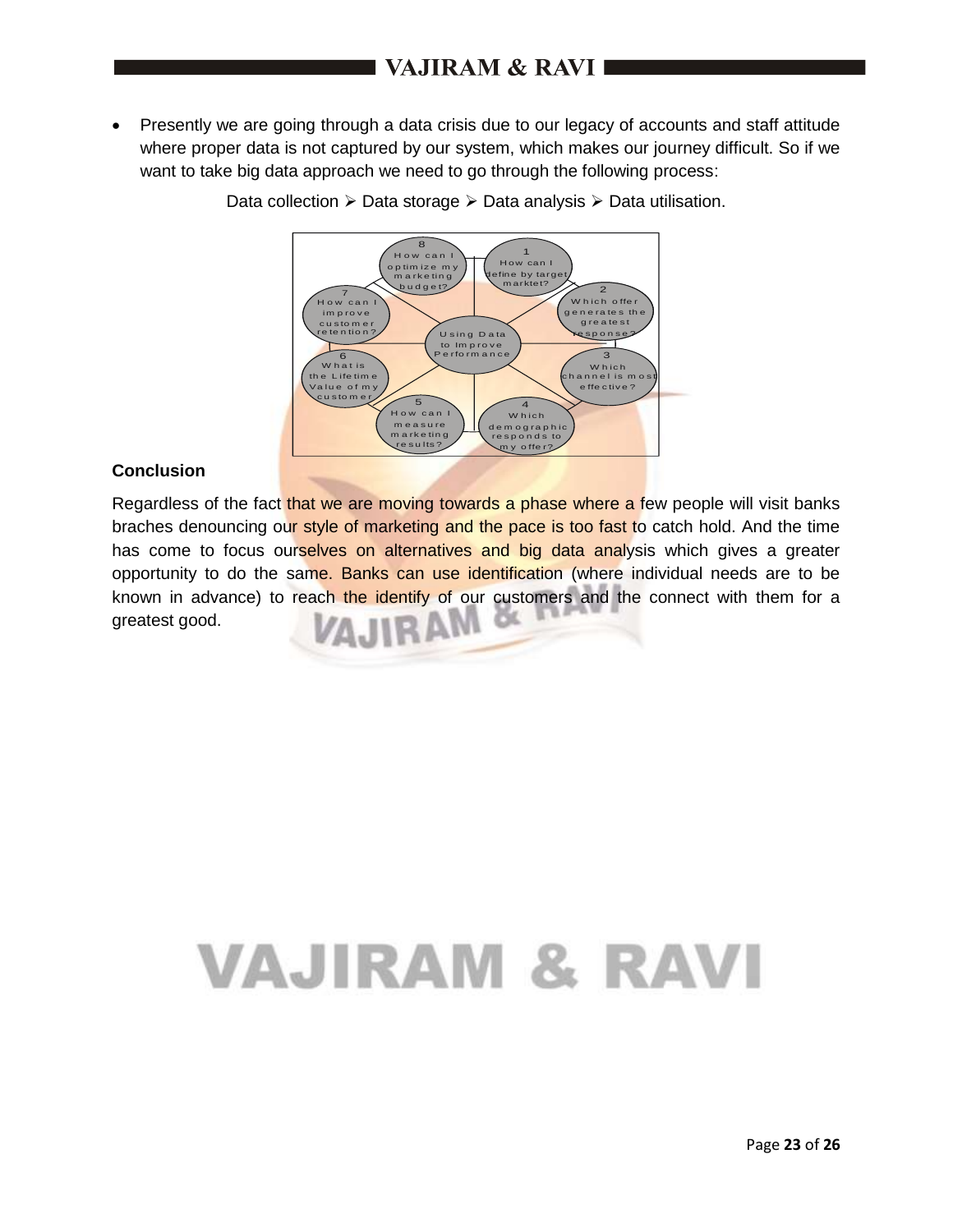# I VAJIRAM & RAVI ■

## **BANKER TO BANKS**

- The Reserve Bank of India (RBI) was established on April 1, 1953 in accordance with the provisions of the Reserve Bank of India Act, 1934.
- Though originally privately owned, since nationalization in 1949, the Reserve Bank is fully owned by the Government of India.

#### **RBI Money Policy**

- RBI is vested with the responsibility of conducting monetary policy. This responsibility is explicitly mandated under the Reserve Bank of India Act, 1934.
- The primary objective of monetary policy is to maintain price stability while keeping in mind the objective of growth.

#### **Recent Initiatives**

- In May 2016, the RBI ACT, 1934 was amended to provide a statutory basis for the implementation of the flexible inflation targeting frameworks.
- The amended RBI Act also provides for the inflation target to be set by the Government of India, in consultant with the Reserve Bank, once in every five year.
- Along with government of India, RBI is responsible for the design, production and overall management of the nation's currency, with the goal of ensuring an adequate supply of clean and genuine notes.
- The Reserve bank puts the coins into circulation on behalf of the Central Government, which is the issuing authority.

#### **RBI's as Regulator**

 Regulation aimed at protecting depositors interests, orderly development and conduct of banking operations and fostering of the overall health of the banking system and financial stability.

#### **Universal Bank Licensing Policy**

- In-principle approvals were given to two new applicants, namely, IDFC Limited and Bandhan Financial Services Private Limited in April 2014 to set up banks under the Guidelines on Licensing of New Banks in the Private Sector.
- **Management of Stressed Assets**
- **Reviewing Governance of Boards of Banks in India**
- **Regulating Cooperative Banks**

The short-term co-operative credit structure operates with a three-tier system-Primary Agriculater Credit Societies (PACS) at the village level, Central Cooperative Banks (CCBs) at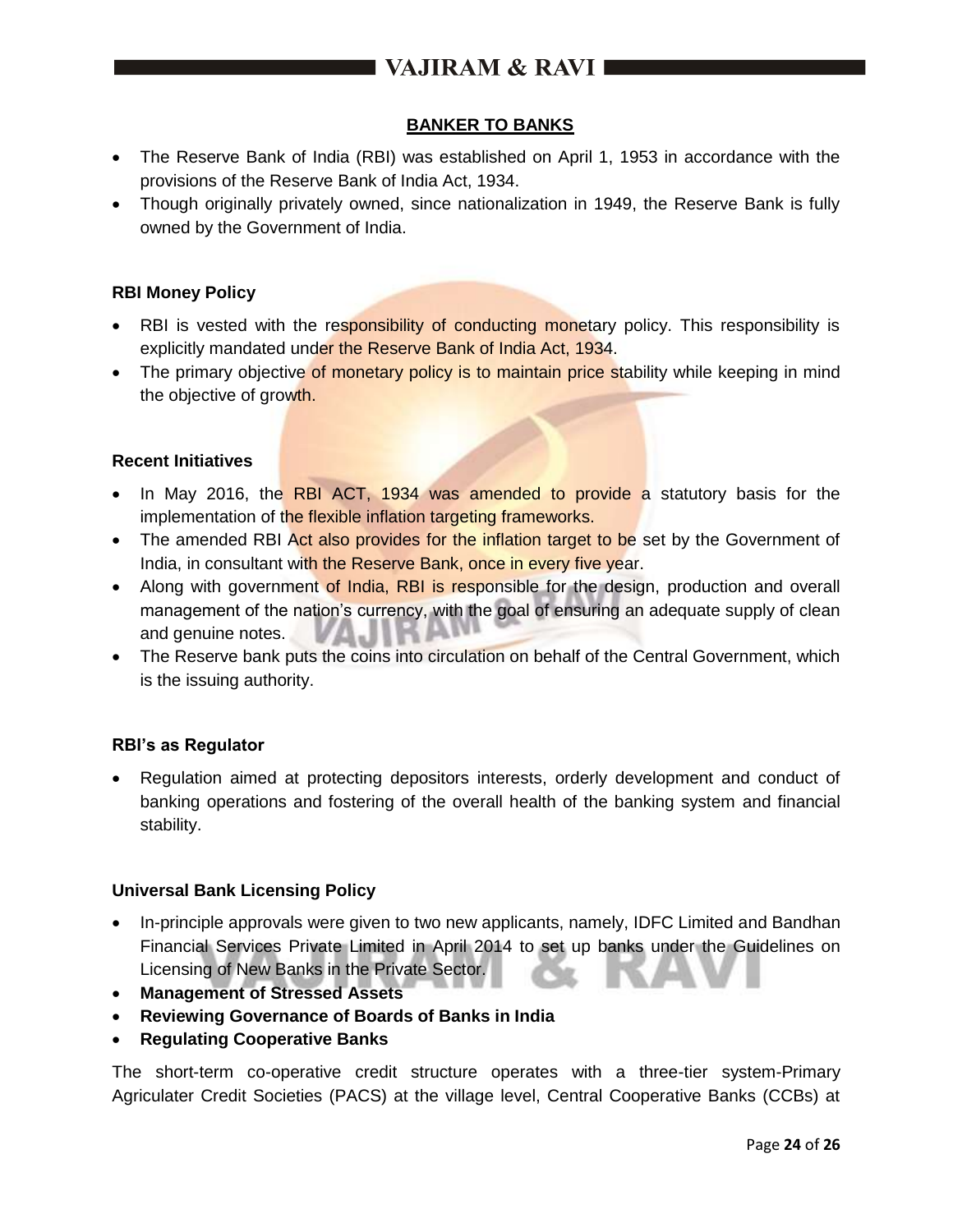the district level and State Cooperative Banks (StCBs) at the State level. PACS are outside the purview of the Banking Regulation Act, 1949 and hence not regulated by the Reserve Bank of India.

The Reserve Bank acts in close co-ordination with the regulators, such as, Register of Cooperative Societies and Central Register of Co-operative Societies.

### **Regulating Non Banking Financial Institutions**

The Reserve Bank is, at present, reviewing the regulatory framework for NBFCs.

## **Consumer Protection and Education**

- The Reserve Bank's initiatives in the field of consumer protection include the setting up of a Customer Redressal Cell, creation of a Customer Services Department in 2006 which was recently rechristened as Consumer Education and Protection Department.
- The Reserve Bank in the year 1995 introduced the Banking Ombudsman (BO) scheme. The BO is an Alternate Dispute Redressal mechanism for resolution of disputes between a bank and its customers. There are 20 Banking Ombudsman offices in the country at present. The scheme covers grievances of the customers against Commercial Banks, Scheduled Primary Cooperative Banks and Regional Rural Banks.
- The RBI has formulated a "Charter of Customer Rights" for banks based on global best practices in the area of consumer protection. These are:
	- 1. Right to Fair Treatment
	- 2. Right to Transparency, Fair and Honest Dealing
	- 3. Right to Suitability **All and The Base**
	- 4. Right to Privacy
	- 5. Right to Grievances Redress and Compensation

# **RBI's Role as Banker and Debt Manager to the Government**

- The RBI Act, 1934 requires the Central Government to entrust the Reserve Bank with all its money, remittance, exchange and banking transactions in India and the management of its public debt. The Government also deposits its cash balances with the Reserve Bank. The Reserve Bank may also, by agreement, act as the banker and debt manager to State Governments. Currently, the Reserve Bank acts as banker to all the State Governments in India (including Union Territory of Puducherry), except Sikkim. For Sikkim, it has limited agreement for management of its public debt.
- As a banker to the Government, the Reserve Bank receives and pays money on behalf of the various Government departments. The Reserve Bank also undertakes to float loans and manage them on behalf of the Governments. It provides Ways and Means Advances- a short-term interest bearing advance- to the Governments, to meet temporary mismatches in their receipts and payments.
- The Reserve Bank acts as adviser to Government, whenever called upon to do so, on monetary and banking related matters.
- The Central Government and State Governments may make rules for the receipt, custody and disbursement of money from the consolidated fund, contingency fund, and public